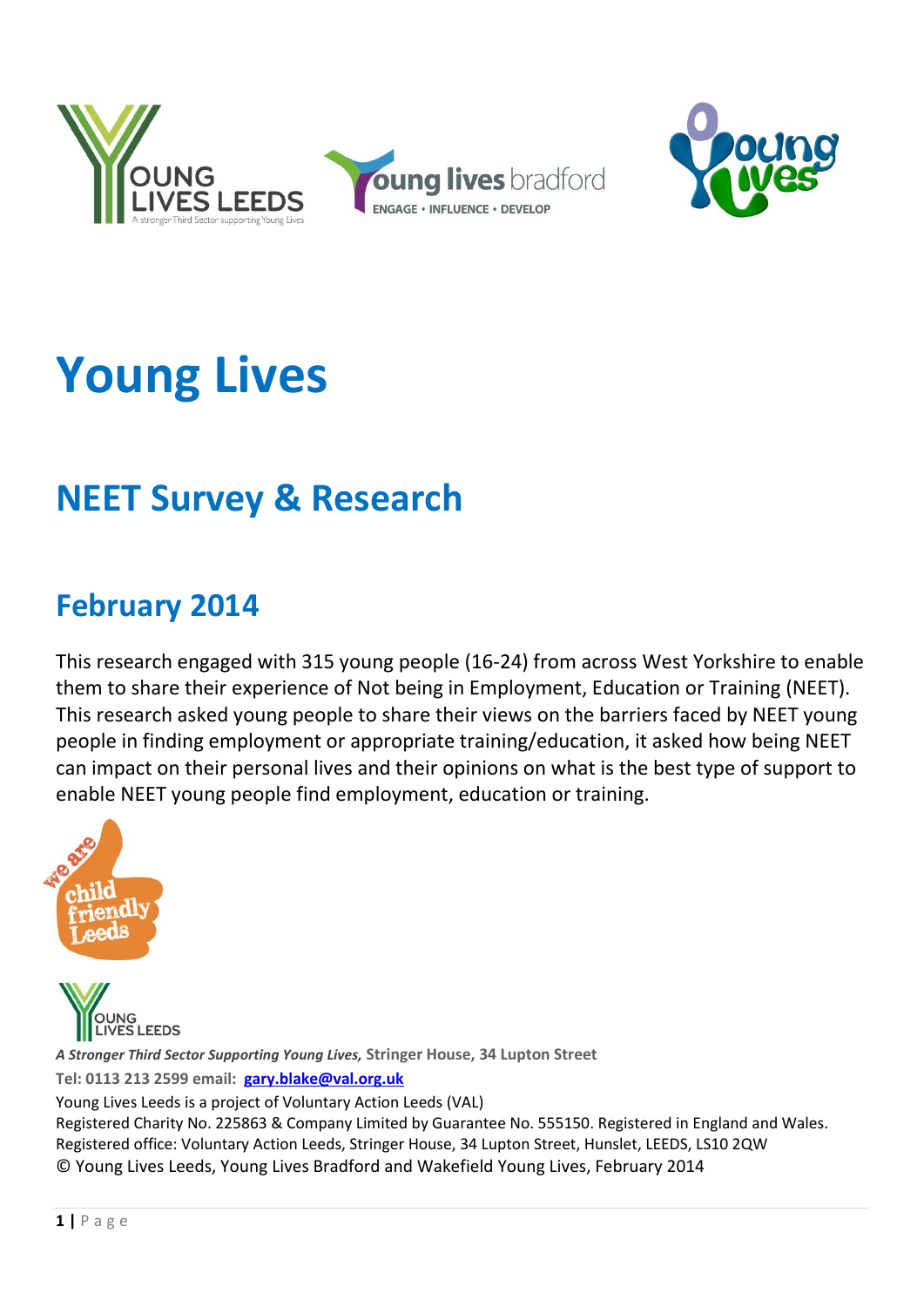# Young Lives NEET Research

# **Table of Contents**

| Main barriers or obstacles preventing young people from getting into work, education or training 14     |
|---------------------------------------------------------------------------------------------------------|
|                                                                                                         |
| What are the best initiatives to help young people get a job or find appropriate training?  18          |
|                                                                                                         |
| Comparing the number of young people believing they will be working 12 months from now with those young |
|                                                                                                         |
|                                                                                                         |
|                                                                                                         |
|                                                                                                         |
|                                                                                                         |
|                                                                                                         |
|                                                                                                         |
|                                                                                                         |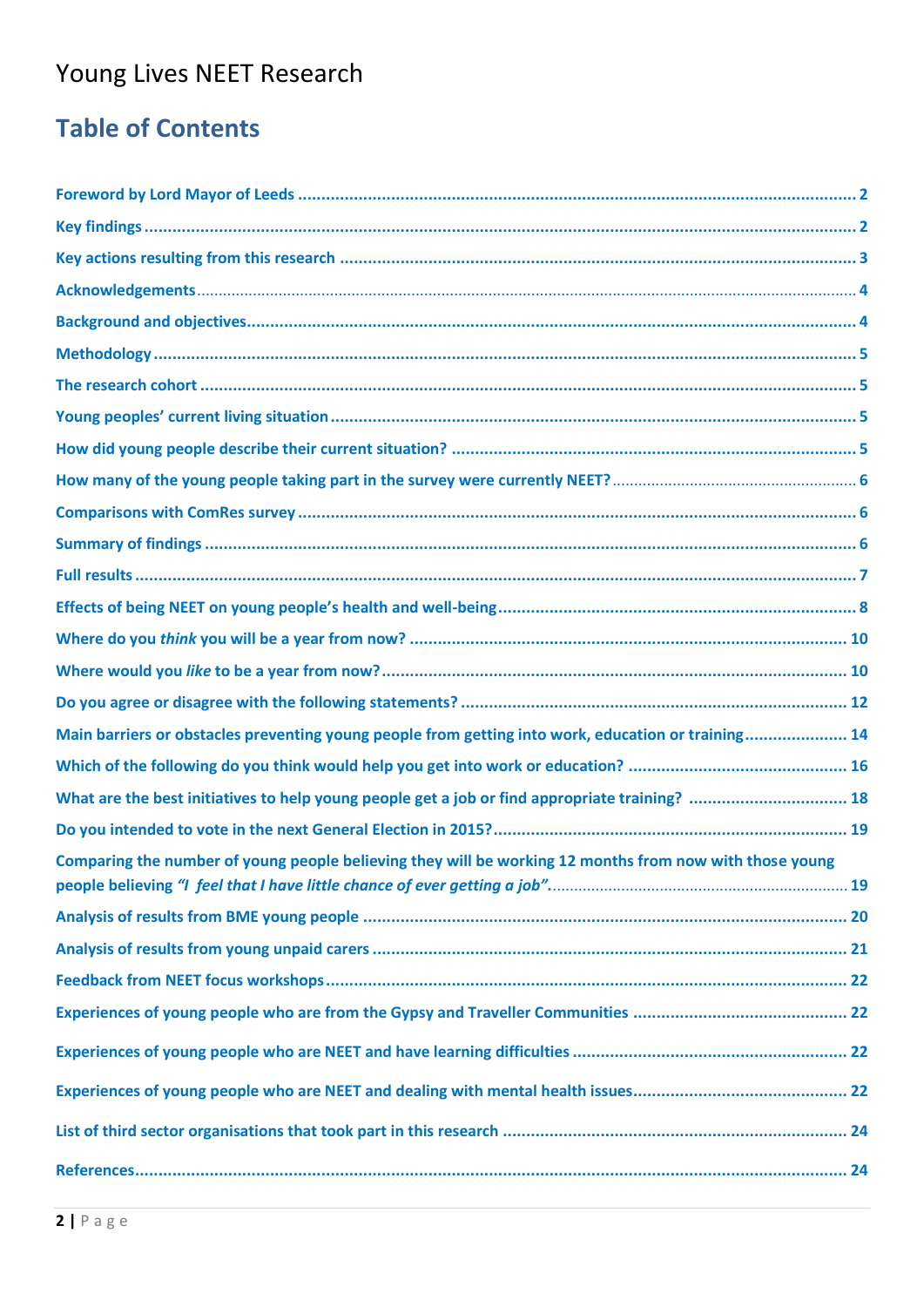### **Foreword by Lord Mayor of Leeds**



Over a long period of time, years, youth unemployment has remained persistently at high levels. This timely piece of research has enabled young people to have their say about the support they need.

This report will be important in providing messages to inform providers of support, funders and politicians in helping them remove barriers and provide more opportunities on young people's journeys into work. The

vast majority of who, as this report shows, would like to see themselves working twelve months from now.



T. Muna

**Lord Mayor Cllr Thomas Murray**

## **Young Lives NEET Research Project**

#### **Key Findings**

- This research shows that most young people Not in Employment, Education or Training do not have low aspirations; overall the majority of young people taking part in this research believed they would be working twelve months from now. Also nearly three quarters of young people taking part in the research felt *"given the right support I could contribute a lot more to society"*. More than two thirds of young people also said *"I have support from family and friends to help plan for my future"*.
- However this research has also identified the fact that young people NEET are not a homogenous group, but a group with diverse needs. It shows that within the NEET cohort there is a significant polarisation amongst NEET young people. One glaring example of this is that just under half of young people **NEET for a year or more** felt they would be working a year from now and just over half said they felt they had little chance of ever getting a job.
- This research also highlights the negative consequences of being NEET upon a young person's health and well-being, for example more than half of young people identified stress, anxiety or depression as a negative consequence.
- Another key finding from this research is the link between the amount of time a young person is NEET and their sense of dis-empowerment. When analysing responses from young people NEET for a year or more it shows that nearly six in ten said they "*I often feel I am not in control of how my life will turn out*", more than four in ten said "*I feel like I'm not part of society*" and only one in five said they intend to vote at the next General Election.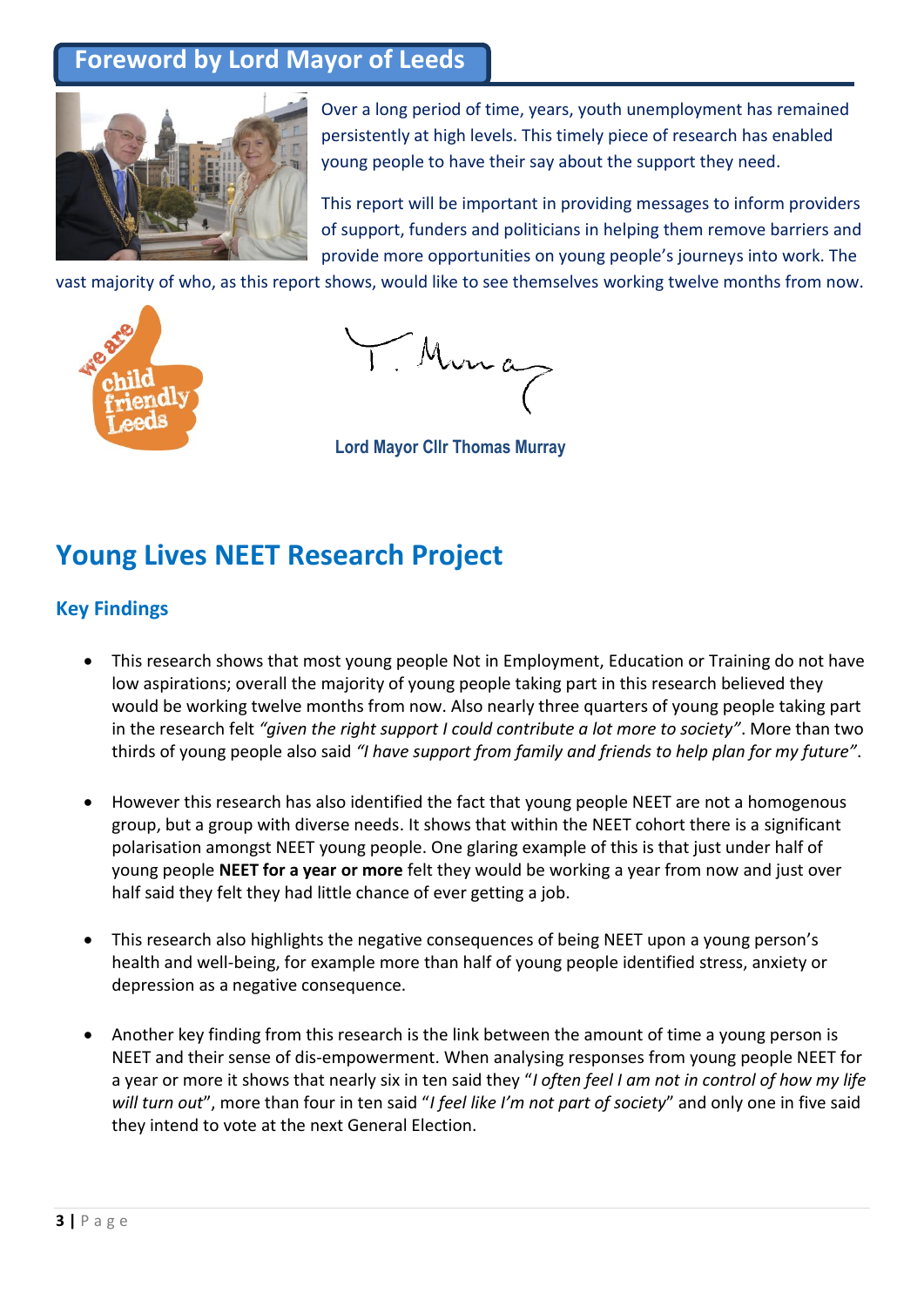### **Key actions resulting from this research**

- One of the main aims of this research was to provide an opportunity for young people to share their experiences of being NEET and to give their opinions on the best type of support to enable young people to move into employment, education or training. To make sure as many people as possible hear young people's opinions and views, this report will be widely distributed and to different audiences. An example of this is that Leeds City Region Employment & Skills Officers Group has asked for copies of this report, as has Big Lottery, Elected members, Local Authorities across the West Yorkshire region and many diverse organisations that currently provide training and support for NEET young people.
- Jenny Dobson, Funding Officer from Big Lottery, has said about this research: *"Through this piece of research Young Lives Leeds, Bradford and Wakefield have given young people across West Yorkshire a voice. Young Lives have set out a hard hitting partnership approach giving young people the opportunity to see themselves as influencers – working with those voluntary groups and local businesses to help address barriers faced by NEET young people across West Yorkshire. This detailed research will help create a shared understanding of young people's concerns together with the support and services they need - and more importantly help young people to remain engaged and realise their full potential".*
- This research has highlighted additional needs/challenges/barriers/obstacles faced by NEET young people, particularly those that have been NEET for a year or more. From April 2014 Talent Match, a £6.7 million Big Lottery programme for young people NEET for a year or more, will begin delivery across West Yorkshire. As part of the development of this programme three meetings for perspective providers of services for Talent Match has taken place across West Yorkshire and a presentation on this research was given to potential providers at these meetings. Wendy Green, Assistant Chief Executive (Programmes) from Your Consortium, who is managing the Talent Match programme, said:

"*The results of this survey, and previous mapping exercises, have fed into the design and launch of the project ensuring this is very much young people led.* 

*Given the results of this survey and the implications on health, social interaction and aspiration once a young person reaches 12 months of unemployment, it is vital that the Leeds City Region Key Workers are fully versed in provision such as health, social issues etc. in order to address central barriers and move young people closer to the job market better equipped and more resilient to deal with the issues they face."*

- Some of the issues highlighted in this research are complex, for example why is the number of young people identifying a need for *"better English, maths or computer skills"* more than three times higher than the numbers identifying it in recent national research undertaken by ComRes (UCU NEET's Survey 2013) . Also finding solutions to some of the issues raised in this research will be complex and require a diverse range of partners. Conversations around ways of doing this have begun in the different areas of West Yorkshire, for example this report will be discussed *at Leeds City Council 11-19 (25) Learning & Support Partnership* and in Bradford at the Bradford NEET Providers Network.
- Young Lives Leeds, Bradford & Wakefield will ensure that conversations and discussions around this report happen at both a strategic and operational level. An update to this report and an update on progress made in responding to this report will be published and distributed in May 2014.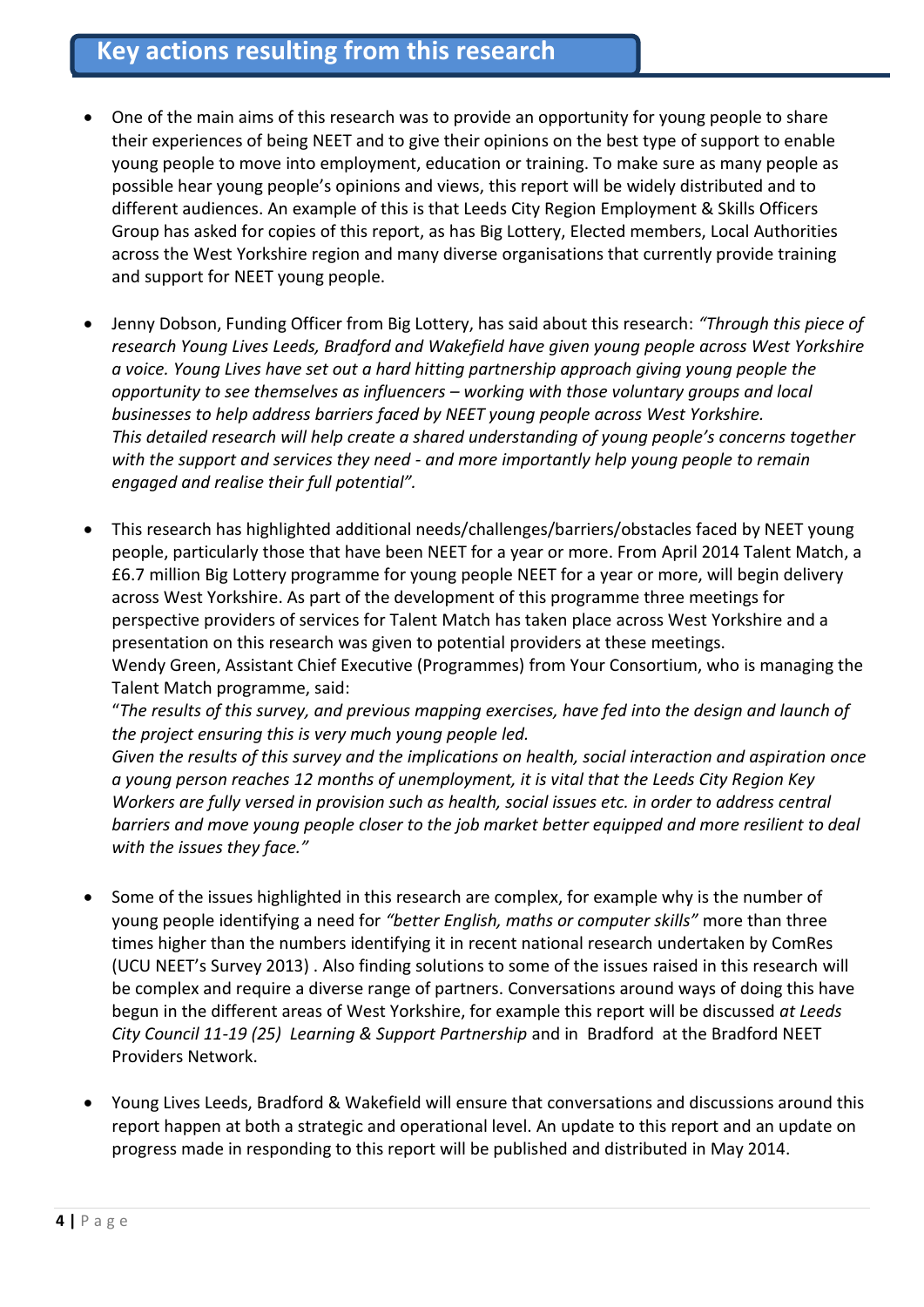The organisations coordinating this project would like to acknowledge the support given by many organisations in helping to carry out this research project. This includes many third sector organisations from across West Yorkshire (a full list of those organisations is included at the end of this report), Ingeus, ComRes, Big Lottery, Your Consortium and above all, to all the young people that have willingly participated and given their time to this research.

### **Background & Objectives**

- Young Lives Leeds, Bradford, and Wakefield, with support from Kirklees Job Fund, led and coordinated a research and consultation project that aimed to engage with young people (16-24) to share their experiences of Not being in Employment, Education or Training (NEET). All three of these organisations are third sector infrastructure support organisations and they worked in partnership with their member organisations and other partners to carry out this research and consultation.
- An important objective of this research was to enable young people to share their views on the barriers faced by NEET young people in finding employment or appropriate training/education, how being NEET can impact on their personal lives and their opinions on what is the best type of support to enable NEET young people to find employment, education or training.
- We have chosen not to make recommendations as a result of this research as it is hoped that this research will stimulate discussions that will lead to recommendations and actions.

#### **Objectives of this research**

- To profile 16-24 year olds in West Yorkshire who are Not in Education, Employment or Training.
- To understand the barriers to work, education and training that they face.
- To enable young people to share the impact of their situation as a "NEET" on their personal lives.
- To enable young people to share their ideas, views and experiences of what is the best type of support and initiatives that can help them find employment, education or training.
- To use the information from this research to inform: providers of support/activities for NEET young people, funders, politicians, the community and young people themselves.

#### **METHODOLOGY**

315 young people from West Yorkshire, aged 16-24, with current or recent experience of Not being in Education, Employment or Training took part in this research from October – December 2013. The following is a breakdown of where those taking part live in West Yorkshire:

| Area                                 | Sample (n) | As $%$ |
|--------------------------------------|------------|--------|
| <b>Leeds</b>                         | 205        | 65%    |
| Wakefield                            | 45         | 14%    |
| <b>Kirklees</b>                      | 32         | 10%    |
| <b>Bradford</b>                      | 20         | 6%     |
| <b>Other areas of West Yorkshire</b> | 12         | 4%     |

The design and analysis of this research study were informed by a previous study conducted by the research agency ComRes for the University and College Union (UCU). We should stress, however, that ComRes played no role in the fieldwork or analysis of this current study[. The ComRes research](http://www.comres.co.uk/poll/963/ucu-neets-survey.htm) (1)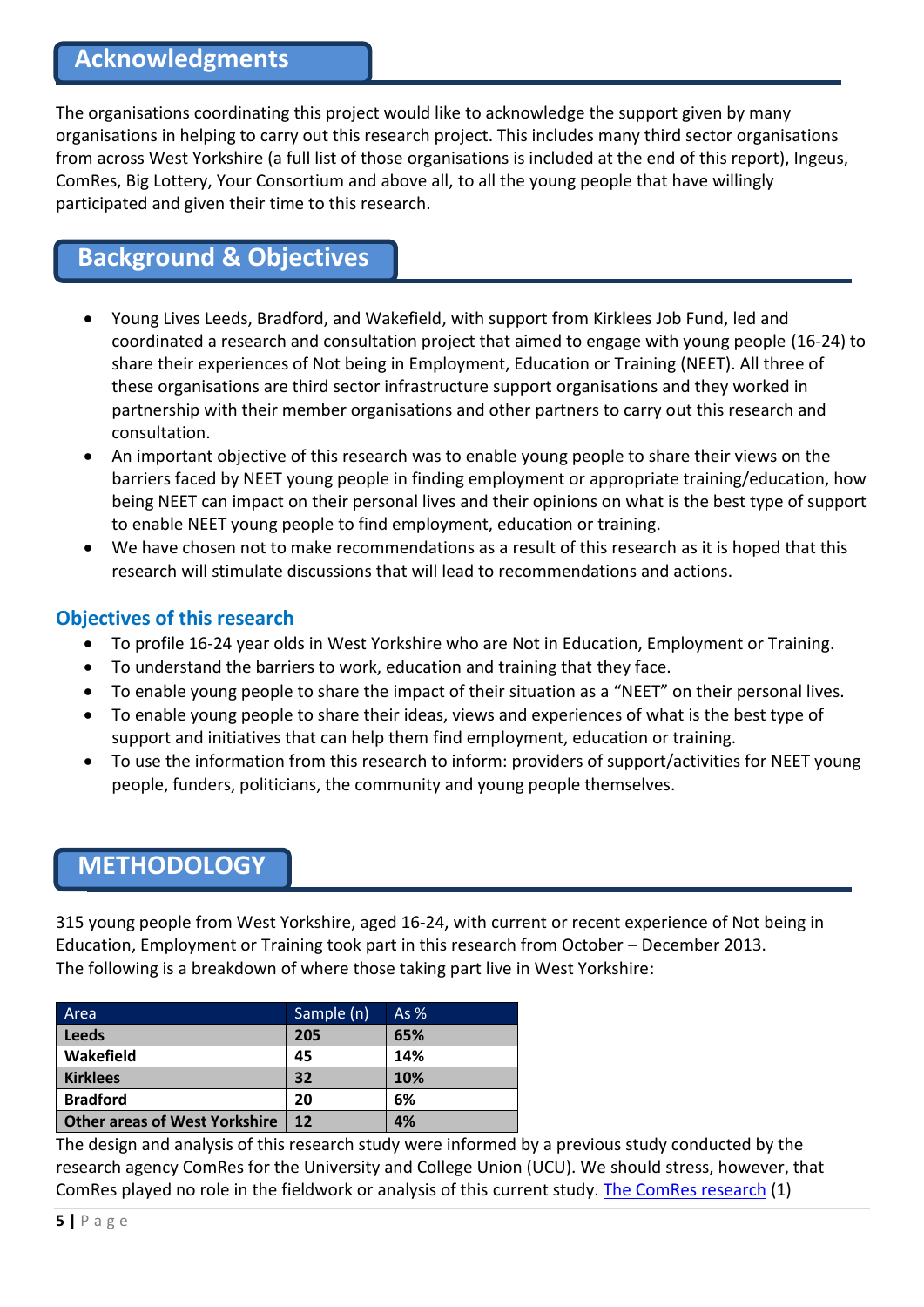interviewed 1,004 UK 16-24 year olds online who were Not in Employment, Education or Training between 24 June and 4 July 2013.

The questionnaire for this research was available online and also via a paper based version. As well as a questionnaire NEET workshops and focus groups with young people took place across the region.

### **The Research Cohort**

The data for this research was not weighted and the following is a breakdown of the research cohort.

| Research Cohort                                                                                                                                                                                                         | Sample (n) | As $%$ |
|-------------------------------------------------------------------------------------------------------------------------------------------------------------------------------------------------------------------------|------------|--------|
| Female                                                                                                                                                                                                                  | 174        | 55%    |
| <b>Male</b>                                                                                                                                                                                                             | 139        | 44%    |
| <b>Transgender</b>                                                                                                                                                                                                      |            | 1%     |
| Aged 16 - 18                                                                                                                                                                                                            | 125        | 40%    |
| <b>Aged 19 -24</b>                                                                                                                                                                                                      | 185        | 60%    |
| Young People identifying themselves from a BME background.                                                                                                                                                              | 70         | 24%    |
| Those taking part in this survey were asked to self identify their ethnicity. Of the 315 people that took part 93%<br>(293) identified there ethnicity, of this 24% (69) were identified as being from a BME background |            |        |

#### **Young people's current living situation**

- 61% of young people said they were living with their parent(s)/carers, 17% living in rented accommodation, 11% living in social housing and 7% of young people said they were homeless.
- The number of young people that said they live with their parents(s)/carers reflects the national picture. The Office for National Statistics said that in 2012 an estimated 64% of 16-24 year old 1 lived in their parental home. $(2)$

#### **How did young people describe their current situation?**

- 61% said they were looking for work.
- 22% said they were looking for a college or training place
- 11% said they were currently volunteering.

#### **How many of the young people taking part in the survey were currently NEET?**

 When planning this research it was felt important not to exclude young people who had recent experience of being NEET but had recently secured themselves a training place or employment. Also it was felt useful to compare the responses of young people currently in work, education or training with those currently NEET. In addition a control group of young people currently in work or on a job guarantee programme (Kirklees Jobs Programme) took part in this survey to act as a comparison with those young people identifying themselves as being NEET. In Leeds only 3% of young people taking part in this survey said they were working 30 hours or more and overall 67% of those taking part said they were currently looking for employment and/or a college or training place.

#### **Comparisons with the ComRes survey**

 This report makes comparisons with a recent national NEET survey (ComRes, July 2013), this comparison has highlighted some areas where the findings are very similar and others where there are significant differences. The ComRes research though was carried out by participants completing a questionnaire online while in this research only about 5% of young people completed their questionnaire online. In this survey participants were told their answers were anonymous but many of the participants had support in completing their questionnaire. Because of this there may be an expectation that participants in this survey may have been more hesitant in sharing some of their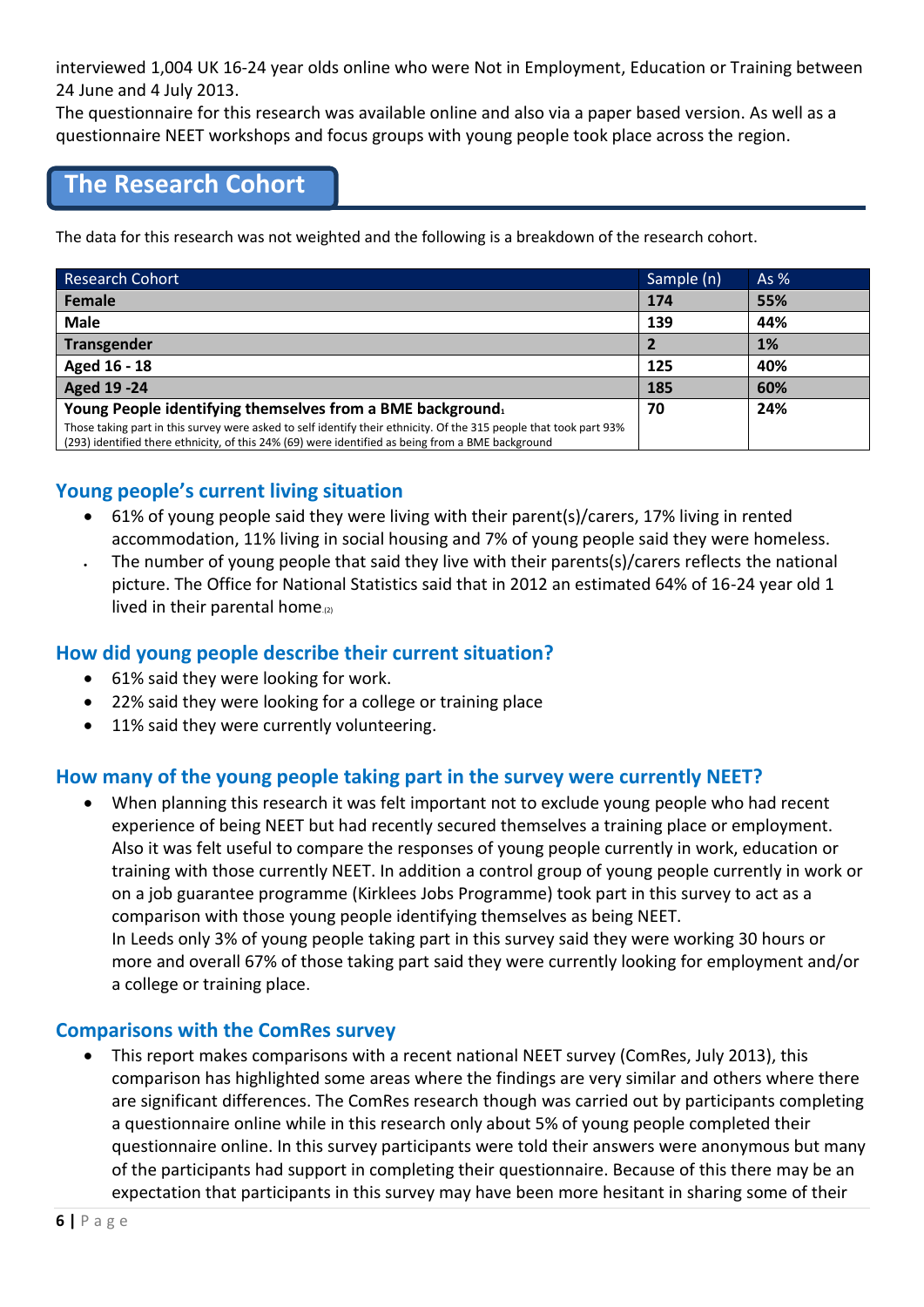personal experiences of being NEET, this may be particularly true for example when asked to share the effects of being NEET upon their health & well-being. A report for Department of Business Innovation and Skills <sup>3</sup> (NIACE Feb, 2011) said *"The stigma and discrimination that is often attached to mental illness can stop young people from declaring their needs".*

 Most young people taking part in this survey were engaged with a third sector or other support organisation which is unlikely to have been the case with the ComRes survey. As a result of this it possible that participants in this survey may have been more positive in their responses.

#### **Summary of Findings**

- Overall 65% of young people said they would like to see themselves working 12 months from now; this is very similar to the 68% that said the same in the national ComRes research.
- Overall 57% of young people thought they would be working 12 months from now; this compares to only 41% saying the same in the national ComRes research.
- While 62% of young people NEET for one year or more said they wanted to be working 12 months from now, only 47% thought that they would be working 12 months from now.
- Overall young people are most likely to say their *"lack of experience"* (58%) is the main barrier or obstacle preventing them moving into education, employment or training. "*My skills and qualifications aren't good enough"* (40%) and *"I lack confidence"* (35%) were also seen as significant obstacles.
- Young people said *"advice about applying for jobs"* (44%), "*better English, maths or computer skills"* (39%) and *"boosting my self confidence"* (39%) are the three best ways to help them get into work, education or training.
- *"Stress and anxiety*" (42%) and *"depression"* (29%) were the most commonly mentioned negative consequences on well-being as a result of not being in work, education or training. Other consequences mentioned included "*rarely leaving the house"* (25%), *"smoking too much"* (25%) and *"eating unhealthily"* (22%).
- More than two thirds of young people (68%) agreed that *"no matter what politicians do, there will always be lots of young people not in employment, education or training".* Although more than seven in ten (73%) agree that *"given the right support, I could contribute a lot more to this country"*. More than seven in ten (71%) said they felt *"my full potential is not being used"* and more than a third (35%) feel they have *"little chance of ever getting a job".*
- More than half of young people (52%) who have been NEET for a year a more felt they have *"little chance of ever getting a job"* and more than four in ten (42%) agreed that *"I feel I'm not part of society"*.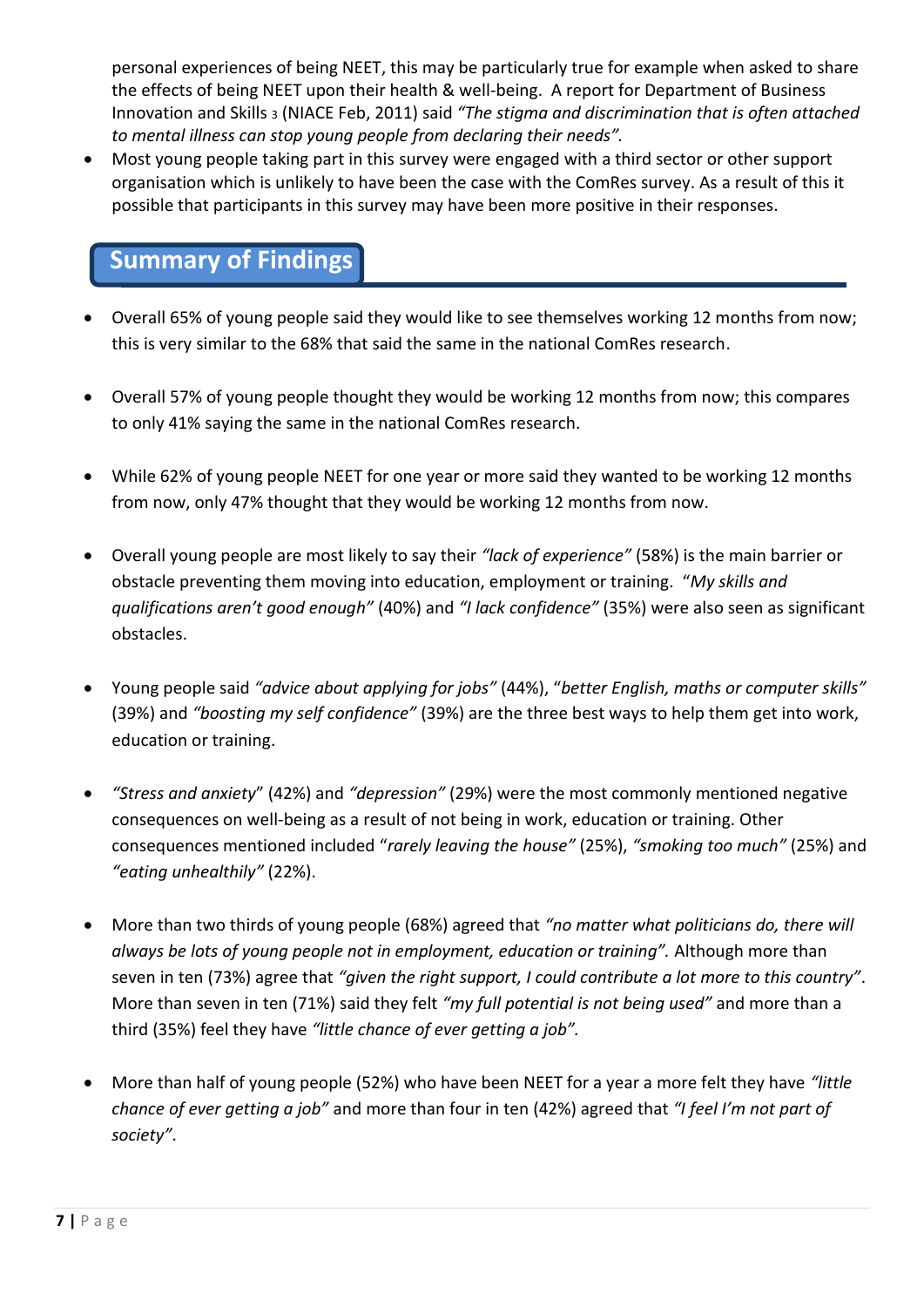- Nearly half (46%) of young people working full time said they planned to vote at the next General Election, which compares to just over one in five (22%) of young people who have been NEET for a year or more.
- Nearly half of young people (48%) felt that a job or training guarantee was the best way of helping young people into work or training; this was followed by financial support to get to college or work (16%)
- Young people thought the best two ways of letting young people know about the support and training available in helping them into employment, education and training was by advertising on Facebook (52%) and through Job Centre Advisors (52%).

### **Full Results**

#### **Working History of the young people taking part in this survey**

- Overall 34% of young people had no experience of being in a paid or unpaid role; this compares to 21% saying the same in the national ComRes research. Nearly half (48%) of young people NEET for a year or more had no previous experience of being in a paid or unpaid role.
- Overall 19% have experience of working part time; this was significantly lower than the national ComRes survey that showed 32% having experience of working part time.
- Overall 21% of young people said they had experience of being an unpaid volunteer; this is less than the national average for 16-24 years. The Office for National Statistics says that 28% of 16-24 year olds volunteered during 2012.
- Only 13% of young people NEET for a year or more had experience of working full time; this compares to 23% of them having experience of volunteering.
- 27% of females aged 19-24 had experience of volunteering and 25% of males aged 19-24.

### **Effects of being NEET on young people's health and well-being.**

**In the NEET questionnaire young people were asked,** *"Has being out of work, education or training had any of the following effects on your well-being?"* **Young people were asked to identify, from a list, any that applied to them.**

**This research clearly identifies the link between being NEET and its effects on a young person's health and well-being; this is also something that was recently identified in research from the [Prince's Trust \(Macquarie Youth Index 2014\).](http://www.princes-trust.org.uk/PDF/YOUTH_INDEX_2014.pdf)**(5) **This national research reveals that long-term unemployed young people are more than twice as likely as their peers to have been prescribed anti-depressants. One in three has contemplated suicide, while one in four have self-harmed.**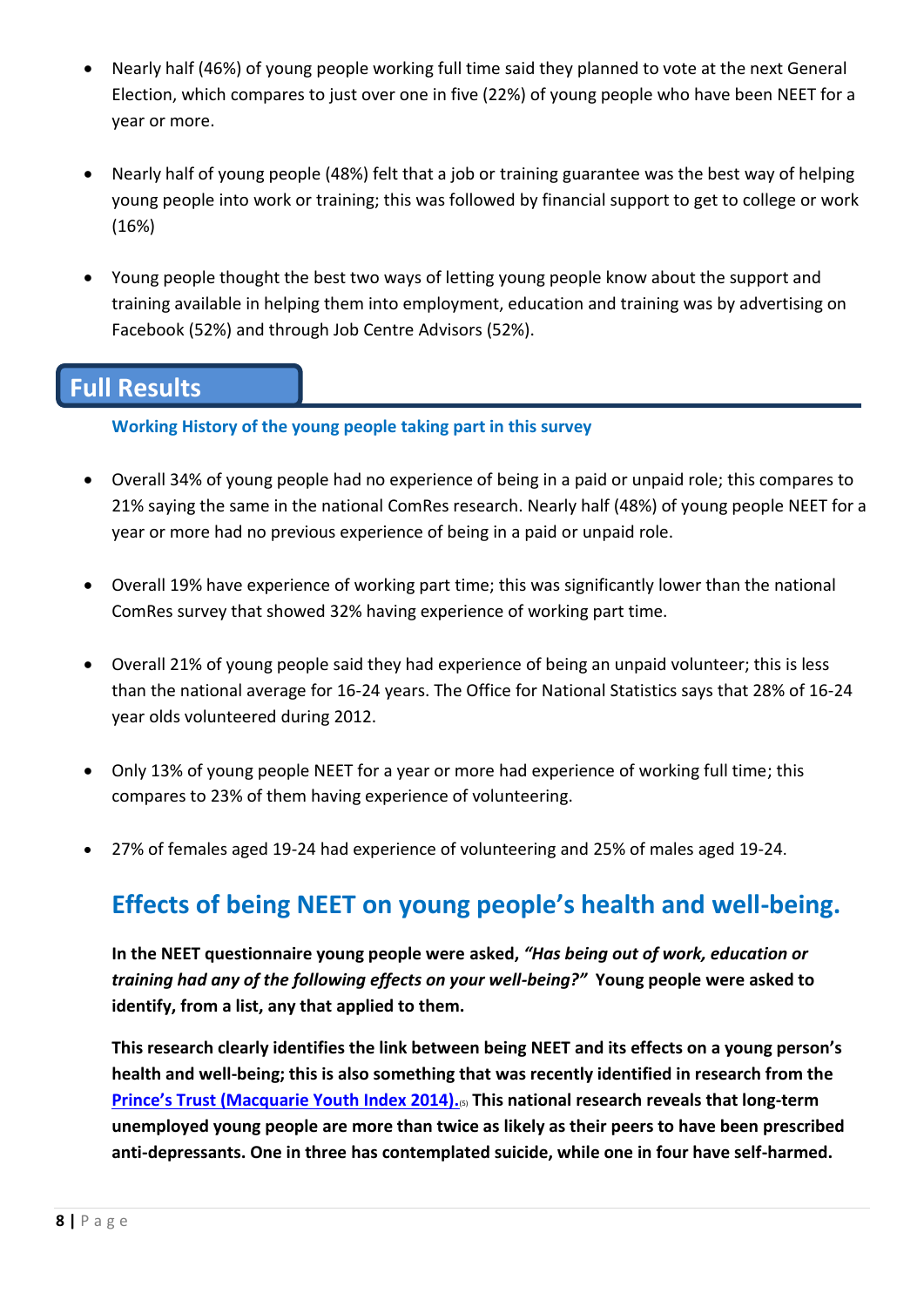*"Being NEET can impact on a young person's relationships because of stress and money, can make mental health worse as you need to be better to get a job/education and idea of getting better puts extra stress on a person.*

Young person participating in a NEET Workshop

- [A recent report from the World Health Organisation](http://www.bbc.co.uk/news/health-24745612) said: *"Unemployment may be falling in the UK, but persistent high levels of the number of young people over 18 not in employment, education or training is storing up a public health time bomb waiting to explode".* (6)
- The World Health Organisation [defines good mental health](http://www.who.int/features/factfiles/mental_health/en/) as: *"A state of well-being in which every individual realises his or her own potential, can cope with the normal stresses of life, can work productively and fruitfully, and is able to make a contribution to her or his community". (7)*
- This research showed that stress (42%) and depression (29%) were the two most identified negative effects of being NEET on a young person's well-being; this is similar to the national ComRes survey that showed 39% (stress) and 33% (depression). In this survey half of young people (50%) identified either/both stress and depression as an effect of being NEET. 42% of both males and females identified stress as an effect of being NEET, nearly half (49%) of females aged 19-24 identified stress, with 46% of males aged 16-18 identifying it.

*Can make you down and add to mental health problems e.g. no job can equal mental health problems.* Comment of young people participating in this research

- Overall 29% of young people identified depression being an effect of being NEET on their wellbeing. The two groups of young people being most likely to identify depression were those NEET for a year or more (35%) and females aged 20-24 (49%).
- Overall one in four young people (25%) said that rarely leaving their house was an effect of being NEET; this is less than the 37% that said the same in the ComRes survey. This difference may be explained by the fact that most young people participating in this research were engaged with a third sector or other support organisation while those participating in the ComRes took part anonymously and on-line. In this research nearly one in three (31%) of males identified rarely leaving their house compared to just over one in five (21%) of females.
- Overall one in four young people (25%) said smoking too much was an effect of being NEET; this compares to a lower 16% in the ComRes survey. One in three males (33%) identified smoking too much compared to less than one in five (19%) of females identifying the same. Nearly half (49%) of males aged 16-18 identified smoking too much compared to just over one in five (21%) of females the same age.
- In this survey, overall, 22% of young people said they had eaten unhealthily or comfort ate as a result of being NEET, this compares to 26% of young people saying the same in the ComRes survey. The number of males identifying this (23%) was nearly the same as Females (22%). The least likely groups to identify unhealthy eating as a consequence of being NEET were females aged 16-18 (16%) and those NEET for a year or more (16%).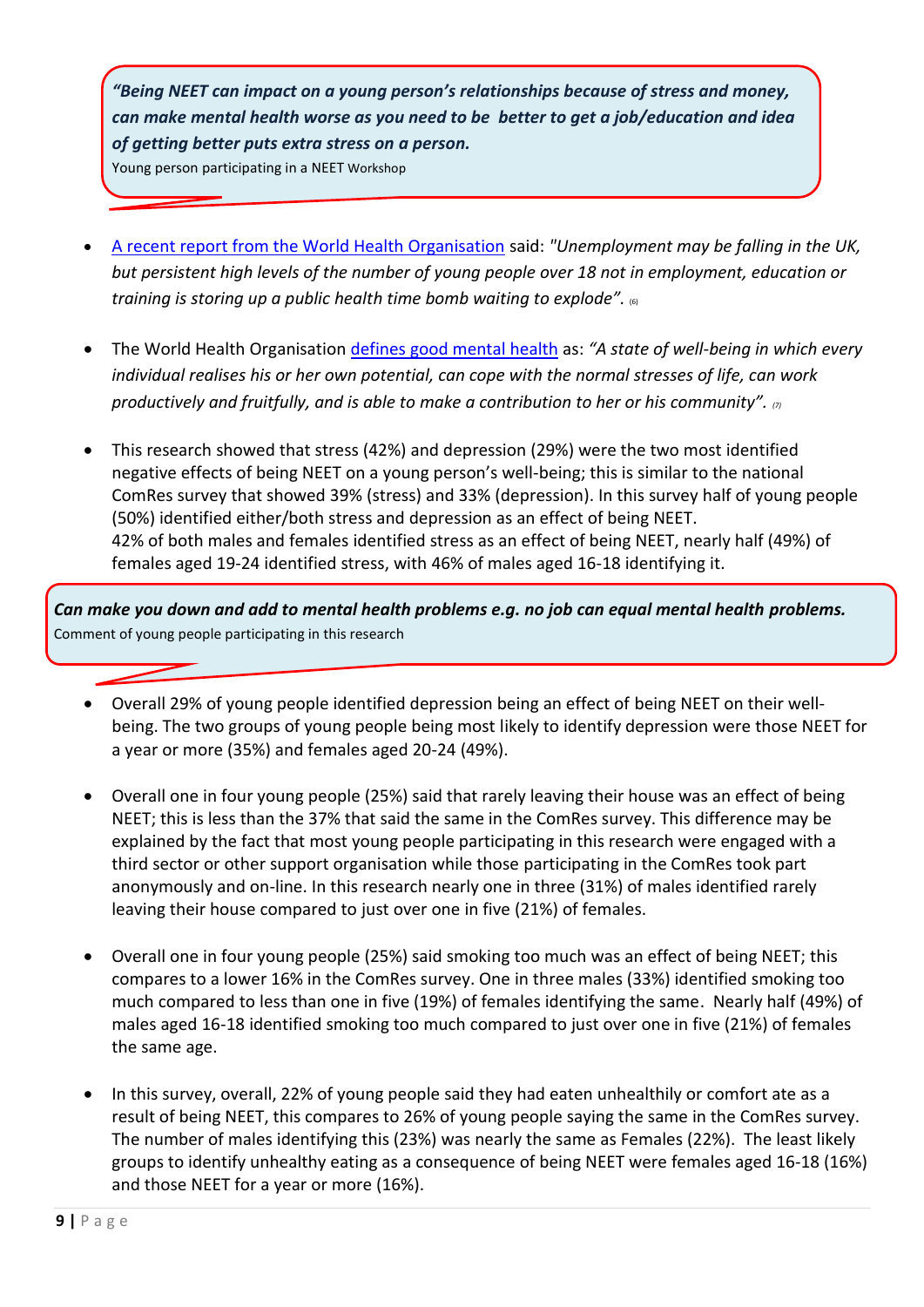*I went through a bad time with drugs and partying but my Connexions Workers have helped me sort my life out. I am now starting college in January and looking for a job.* Comment of young people participating in this research

- Overall 14% of young people said an effect upon them of being NEET was that they had taken drugs; this is more than double the 6% saying the same in the ComRes research. When looking at different groups of young people who identified taking drugs there are significant variances. For example nearly one in in five (19%) of males said they had taken drugs compared to less than on in ten (9%) of females. Nearly one in three (30%) of males aged 16-18 identified taking drugs as a consequence of being NEET compared to less than one in thirty three (3%) of young people working full time**.**
- Overall about one in twelve (8%) young people said they had self-harmed as a consequence of being NEET; this figure is exactly the same (8%) as the ComRes research. Females (11%) were more than twice as likely as males (5%) to identify self-harming. 14% of young people NEET for a year a more identified self-harming compared to 3% of those working full time.

| Effect                   | Overall | <b>National</b><br><b>ComRes</b> | Working<br>full time | NEET <sub>1</sub><br>$year +$ | Male | Female | <b>Male</b><br>$16 - 18$ | Female<br>$16 - 18$ | <b>Male</b><br>$19 - 24$ | Female<br>$19 - 24$ |
|--------------------------|---------|----------------------------------|----------------------|-------------------------------|------|--------|--------------------------|---------------------|--------------------------|---------------------|
| <b>Stress or anxiety</b> | 42%     | 39%                              | 34%                  | 42%                           | 42%  | 42%    | 46%                      | 35%                 | 41%                      | 49%                 |
| <b>Depression</b>        | 29%     | 33%                              | 17%                  | 35%                           | 25%  | 32%    | 27%                      | 29%                 | 25%                      | 34%                 |
| I very rarely leave the  | 25%     | 37%                              | 35%                  | 20%                           | 31%  | 21%    | 24%                      | 21%                 | 33%                      | 21%                 |
| house (e.g. playing      |         |                                  |                      |                               |      |        |                          |                     |                          |                     |
| video                    |         |                                  |                      |                               |      |        |                          |                     |                          |                     |
| games/watching TV)       |         |                                  |                      |                               |      |        |                          |                     |                          |                     |
| Smoke too much           | 25%     | 16%                              | 21%                  | 27%                           | 33%  | 19%    | 49%                      | 21%                 | 27%                      | 17%                 |
| Eat unhealthy            | 22%     | 26%                              | 31%                  | 16%                           | 23%  | 22%    | 19%                      | 16%                 | 24%                      | 27%                 |
| foods/comfort eat        |         |                                  |                      |                               |      |        |                          |                     |                          |                     |
| Drink too much           | 15%     | 7%                               | 14%                  | 15%                           | 19%  | 11%    | 19%                      | 12%                 | 20%                      | 10%                 |
| alcohol                  |         |                                  |                      |                               |      |        |                          |                     |                          |                     |
| Taken drugs              | 14%     | 6%                               | 3%                   | 17%                           | 19%  | 9%     | 30%                      | 9%                  | 15%                      | 9%                  |
| Self harmed              | 8%      | 8%                               | 3%                   | 14%                           | 5%   | 11%    | 8%                       | 11%                 | 3%                       | 11%                 |
| Have become              | 6%      | 5%                               | 3%                   | 9%                            | 5%   | 6%     | 5%                       | 5%                  | 5%                       | 7%                  |
| physically ill           |         |                                  |                      |                               |      |        |                          |                     |                          |                     |
| None of the above        | 25%     | 34%                              | 31%                  | 22%                           | 19%  | 29%    | 13%                      | 32%                 | 22%                      | 27%                 |

#### **Table 1: Has being out of work or training had any of the following effects on your wellbeing?**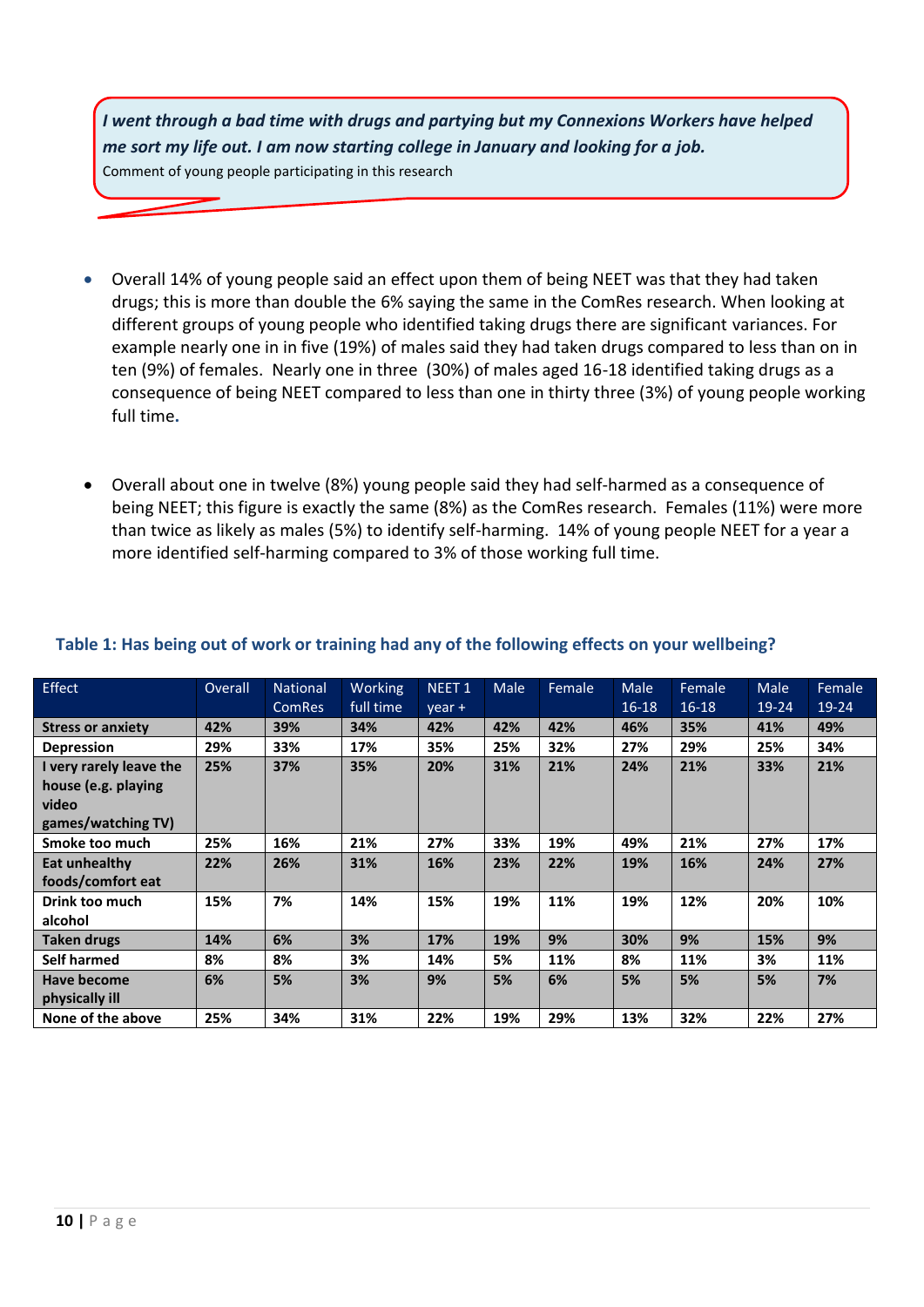### **Where do you think you** *will* **be a year from now? Where would you** *like* **to be a year from now?**

**In the NEET questionnaire young people were first asked** *"Where would you like to see yourself in a year's time?"* **and were then asked** *"Where do you think you will be in a year's time?"* **Young people were given a list to choose from and asked to select one response only.**

- Overall 57% of young people thought they would be working a year from now; this is higher than the 41% that said the same in the ComRes research. 65% of young people who were NEET for less than a year thought they would be working a year from now; this compares to a lower 47% for those NEET for a year or more.
- Only one in 25 (4%) of young people, NEET for less than a year, expected to be in the same position 12 months from now. For those young people NEET for a year or more there was a much higher percentage with nearly one in four (24%) expecting to be in the same position as today.
- When comparing young people's aspirations to be in work (where they wanted to be) and their expectations (where they thought they would be 12 months from now) the most positive was males aged 19-24, with 73% having aspirations of being in work compared to 70% believing they would be in work.
- In all the groups of young people more said they would like to be working a year from now than thought they would actually be working a year from now. These differences between where young people thought they would be and where they would like to be regarding employment was the biggest among those NEET for a year or more and females aged 16-18. 57% of females aged 16-18 wanted to be working a year from now but only 42% thought they would be working, whereas among young people NEET for a year or more 62% wanted to be working a year from now but only 47% felt that they would be working.
- Overall only one in one hundred (1%) of young people thought they would be running their own business 12 months from now; however more than ten in a hundred (11%) wanted to be running their own business 12 months from now. Males (17%) were much more likely to be wanting to run their own business than females (6%) and more than one in five (21%) of males aged 16-18 said they would like to be running their own business 12 months from now.

| Table 2. Where do<br>you think you will be<br>in a year's time? | Overall | <b>National</b><br><b>ComRes</b> | NEET up<br>to 11<br>months | NEET <sub>1</sub><br>$year +$ | Male | Female | Male<br>$16 - 18$ | Female<br>$16 - 18$ | Male<br>19-24 | Female<br>19-24 |
|-----------------------------------------------------------------|---------|----------------------------------|----------------------------|-------------------------------|------|--------|-------------------|---------------------|---------------|-----------------|
| <b>Working full or part</b><br>time                             | 57%     | 41%                              | 65%                        | 47%                           | 62%  | 54%    | 42%               | 42%                 | 70%           | 65%             |
| In full or part time<br>education or<br>training.               | 17%     | 22%                              | 17%                        | 16%                           | 16%  | 17%    | 33%               | 22%                 | 9%            | 12%             |
| <b>Running my own</b><br><b>business</b>                        | 1%      |                                  | 3%                         | 0%                            | 1%   | 1%     | 2%                | 1%                  | 1%            | 0%              |
| Same as today                                                   | 11%     | 18%                              | 4%                         | 24%                           | 8%   | 13%    | 7%                | 16%                 | 9%            | 10%             |
| Don't know                                                      | 13%     | 14%                              | 9%                         | 11%                           | 13%  | 13%    | 17%               | 15%                 | 12%           | 11%             |
| <b>Other</b>                                                    | 2%      | 4%                               | 2%                         | 2%                            | 0%   | 3%     | 0%                | 5%                  | 0%            | 2%              |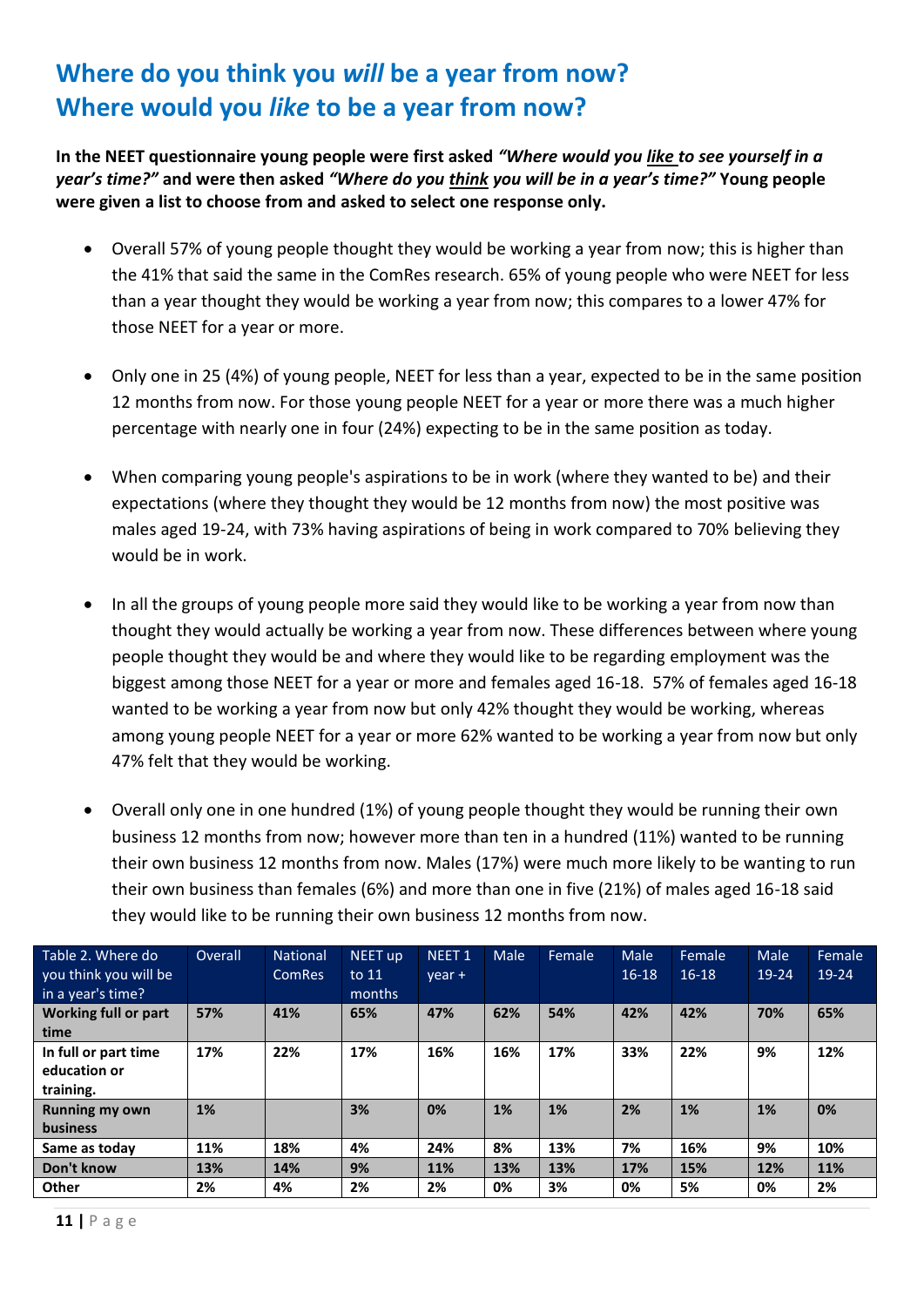| Table 3: Where<br>would you like to see<br>yourself in a year's<br>time? | <b>Overall</b> | <b>National</b><br><b>ComRes</b> | NEET up<br>to 11<br>months | NEET <sub>1</sub><br>$year +$ | Male | Female | Male<br>$16-18$ | <b>Female</b><br>$16 - 18$ | Male<br>$19 - 24$ | Female<br>$19 - 24$ |
|--------------------------------------------------------------------------|----------------|----------------------------------|----------------------------|-------------------------------|------|--------|-----------------|----------------------------|-------------------|---------------------|
| Working full or part<br>time                                             | 65%            | 68%                              | 70%                        | 62%                           | 66%  | 64%    | 51%             | 57%                        | 73%               | 71%                 |
| In full or part time<br>education or<br>training.                        | 16%            | 20%                              | 15%                        | 16%                           | 11%  | 20%    | 19%             | 30%                        | 7%                | 11%                 |
| <b>Running my own</b><br><b>business</b>                                 | 11%            |                                  | 10%                        | 16%                           | 17%  | 6%     | 21%             | 4%                         | 16%               | 9%                  |
| Same as today                                                            | 3%             | 4%                               | 2%                         | 3%                            | 2%   | 3%     | 2%              | 1%                         | 2%                | 4%                  |
| Don't know                                                               | 3%             | 4%                               | 2%                         | 2%                            | 3%   | 4%     | 7%              | 6%                         | 1%                | 2%                  |
| Other                                                                    | 2%             | 4%                               | 1%                         | 1%                            | 1%   | 2%     | 0%              | 2%                         | 1%                | 2%                  |

### **Do you agree or disagree with the following statements?**

**In the NEET questionnaire young people were given a list of statements and were asked to decide whether they agreed, disagreed or neither agreed or disagreed with the statements.** 

- Overall more than two thirds of young people (68%) agree that "*no matter what politicians do, there will always be lots of young people not in employment, education or training"*. However more than seven in ten (73%) of young people also agree that, *"given the right support, I could contribute a lot more to this country"*. This suggests that despite apparent challenges, the young people taking part in this research do feel they can make a positive contribution to society.
- Overall more than two thirds (68%) of young people said they have the support of family and friends in planning for their future; this is higher than the ComRes research that showed 57% of young people agreeing with this. Looking at all the different groups of young people they are all positive about receiving support from family and friends with 66% - 70% of all the different groups of young people agreeing with this.
- Nearly three quarters (71%) of young people felt that their "*full potential is not being used"*; this compares to a lower 55% of young people saying this in the ComRes survey. Just over half (51%) of young people in full time employment felt that their full potential was not being used; this is significantly lower than both those NEET up to 11 months (81%) and those NEET for a year or more (71%).
- Overall more than half (53%) of young people agreed that *"I often feel that I am not in control of how my life will turn out"*. Females (59%) were more likely to agree with this statement than males (45%) and more than seven in ten females (71%) aged 16-18 agreed with this statement compared to less than four in ten males (37%) aged 16-18 agreeing.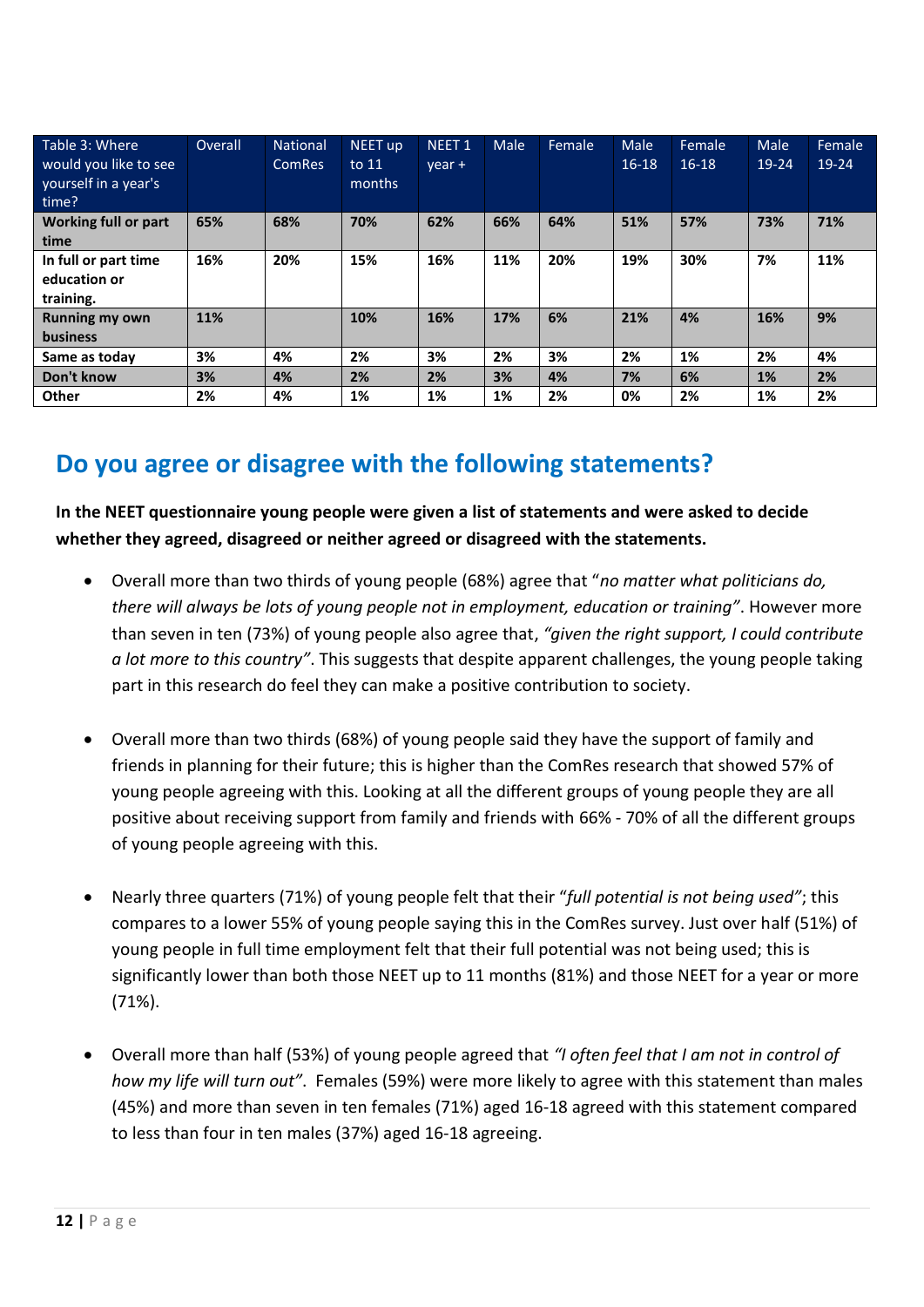- Overall 27% of young people felt that they were not part of society which is significantly less than the 41% that said it in the ComRes survey. However there are significant differences in the responses to this statement from different groups of young people. Only 8% of young people working full time said *"I feel like I'm not part of society"* , which contrasts sharply with a very much larger 42% of young people NEET for a year or more saying that they didn't feel part of society.
- Overall more than a third (35%) of young people felt they had little chance of ever getting a job; this is nearly exactly the same as the results of the ComRes survey that showed 36% felt this. More than half (52%) of young people NEET for a year or more felt they had little chance of getting a job, this is nearly double the figure for young people NEET for less than a year feeling the same (27%). More than four in ten females (41%) felt they had little chance of getting a job, which is significantly higher than less than one in three males (27%) feeling the same. Nearly half of females (48%) aged 16-18 felt they had little chance of ever getting a job.

*I feel that unemployed people (especially the young) face a lot of prejudice. Often seen as "lazy", "aimless" and "apathetic", young people don't feel empowered to change their situation and to plan for the future when facing this preconception. I think more needs to make NEET people feel valued in their efforts to find work and education. I am currently working with the help of Kirklees Jobs Fund and I wholeheartedly feel that schemes such as this will be the key to enabling young people to find permanent work. Even if they are on for a shorter period of time: I am on a 6 month contract, with a view to this becoming long-term, but a 2-3 month placement could also be beneficial. During this time, young people would receive a proper wage (not just JSA) and valuable training-plus they would have a recent reference and a log of activity when applying for jobs.*

Comment of young person participating in this research

*Young people felt that in order to overcome prejudice and discrimination towards them when seeking employment, education or training, organisations should have a better awareness about their culture, and a more positive approach rather than stereotyping them and perceiving them in a negative way.*

Feedback from a NEET focus group facilitator.

*It's hard to get a job because Gypsy/Travellers aren't understood by rest of society and treated differently. I didn't go to school from age of 12.* Comment of young person participating in this research

 Overall just over one in four (26%) of young people felt discriminated against which compares with just under one in three (32%) saying the same in the ComRes survey. However while only 9% of young people in full time employment felt discriminated against, 38% of young people NEET for a year or more felt discriminated against. Another group of young people that felt they faced high level of discrimination was females 16-18, with nearly four in ten (39%) feeling discriminated against.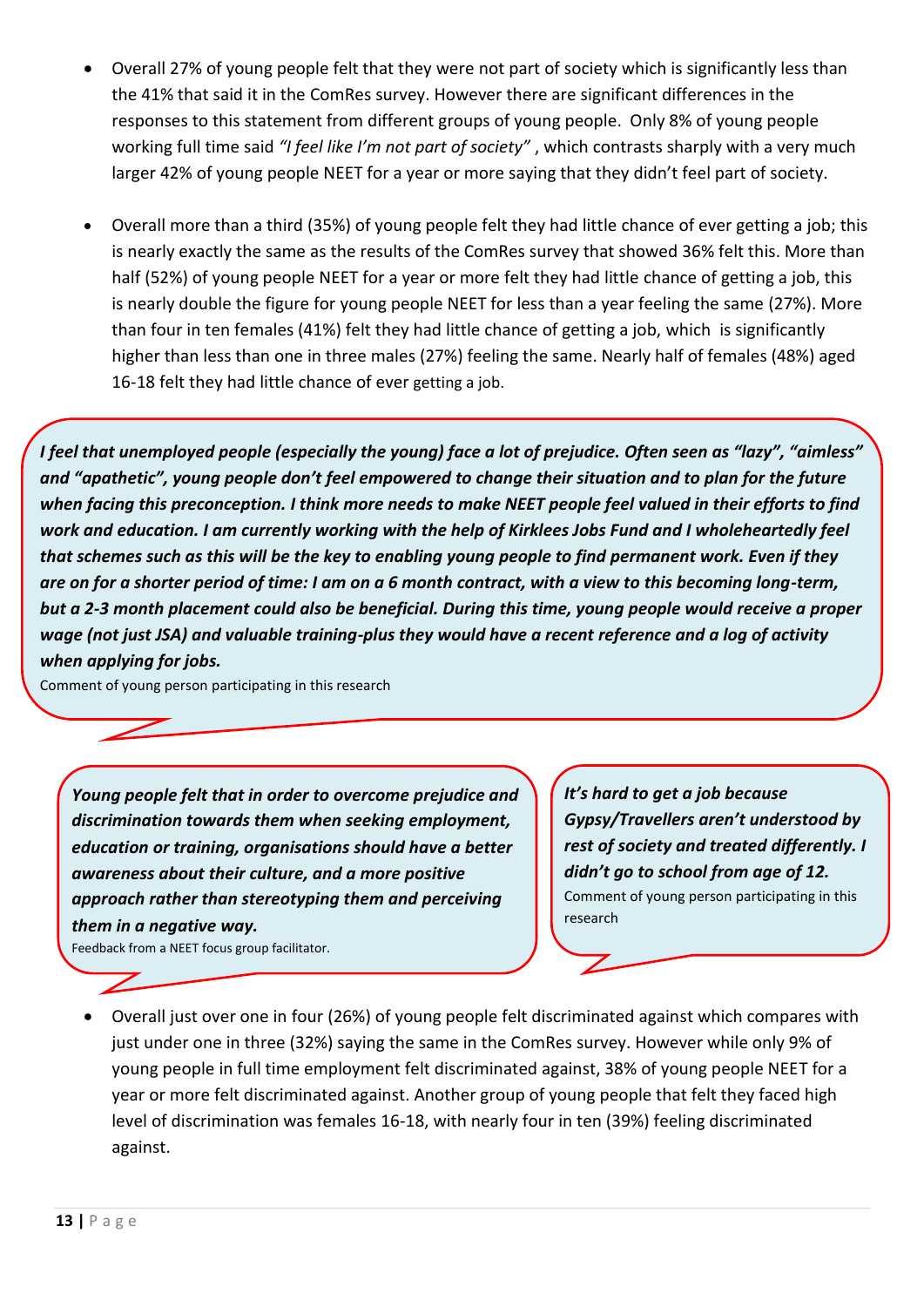| Table 5: All those                                                      | Overall                                                                                                            | <b>National</b> | Working   | <b>NEET up</b> | <b>NEET</b> | <b>Male</b> | Female | Male      | Female  | Male  | Female |
|-------------------------------------------------------------------------|--------------------------------------------------------------------------------------------------------------------|-----------------|-----------|----------------|-------------|-------------|--------|-----------|---------|-------|--------|
| agreeing with the                                                       |                                                                                                                    | <b>ComRes</b>   | full time | to 11          | 1 year      |             |        | $16 - 18$ | $16-18$ | 19-24 | 19-24  |
| following                                                               |                                                                                                                    |                 |           | months         | $\ddot{}$   |             |        |           |         |       |        |
| statements:                                                             |                                                                                                                    |                 |           |                |             |             |        |           |         |       |        |
|                                                                         | No matter what politicians do, there will always be lots of young people not in employment, education or training: |                 |           |                |             |             |        |           |         |       |        |
|                                                                         | 68%                                                                                                                | 75%             | 77%       | 70%            | 64%         | 64%         | 72%    | 63%       | 78%     | 64%   | 66%    |
| Given the right support, I could contribute a lot more to this country: |                                                                                                                    |                 |           |                |             |             |        |           |         |       |        |
|                                                                         | 73%                                                                                                                | 71%             | 86%       | 72%            | 74%         | 72%         | 74%    | 61%       | 70%     | 78%   | 78%    |
| I have support from family and friends to help plan for my future:      |                                                                                                                    |                 |           |                |             |             |        |           |         |       |        |
|                                                                         | 68%                                                                                                                | 57%             | 69%       | 65%            | 67%         | 69%         | 68%    | 67%       | 70%     | 69%   | 66%    |
| I feel like my full potential is not being used:                        |                                                                                                                    |                 |           |                |             |             |        |           |         |       |        |
|                                                                         | 71%                                                                                                                | 55%             | 51%       | 81%            | 77%         | 71%         | 71%    | 70%       | 69%     | 72%   | 74%    |
| I often feel that I am not in control of how my life will turn out:     |                                                                                                                    |                 |           |                |             |             |        |           |         |       |        |
|                                                                         | 53%                                                                                                                | 46%             | 41%       | 51%            | 59%         | 45%         | 59%    | 37%       | 71%     | 49%   | 49%    |
| I feel like I'm not part of society:                                    |                                                                                                                    |                 |           |                |             |             |        |           |         |       |        |
|                                                                         | 27%                                                                                                                | 41%             | 8%        | 24%            | 42%         | 25%         | 29%    | 21%       | 37%     | 27%   | 22%    |
| I feel that I have little chance of ever getting a job:                 |                                                                                                                    |                 |           |                |             |             |        |           |         |       |        |
|                                                                         | 35%                                                                                                                | 36%             | 16%       | 27%            | 52%         | 27%         | 41%    | 28%       | 48%     | 27%   | 35%    |
| I feel discriminated against:                                           |                                                                                                                    |                 |           |                |             |             |        |           |         |       |        |
|                                                                         | 26%                                                                                                                | 32%             | 9%        | 23%            | 38%         | 23%         | 29%    | 21%       | 39%     | 24%   | 20%    |

# **MAIN barriers or obstacles preventing young people from getting into work, education or training**

**In the NEET questionnaire young people were asked "***What would you say are the MAIN barriers or obstacles preventing you from getting into work, education or training?"* **They were given a list to choose from and asked to choose up to THREE responses.**

*Difficult to get a job because of my age and experience. Don't get responses from job providers.* Comment of young person participating in this research

- Overall 58% of young people said their *"lack of experience"* is the main barrier or obstacle preventing them from getting into work, education or training; this compares to a lower 47% saying the same in the ComRes survey. Males (64%) saw their lack of experience more important than females (54%) and seven in ten (70%) males aged 16-18 saw their lack of experience as the biggest barrier or obstacle.
- Overall 40% of young people thought their skills and qualifications *"not being good enough"* was a main barrier or obstacle that was preventing them moving from NEET into employment, training or education, this is significantly different from the 17% that identified this is the ComRes survey. More females (47%) than males (32%) thought their qualifications and skills weren't good enough and more than half (53%) of females aged 16-18 thought their qualifications and skills weren't good enough.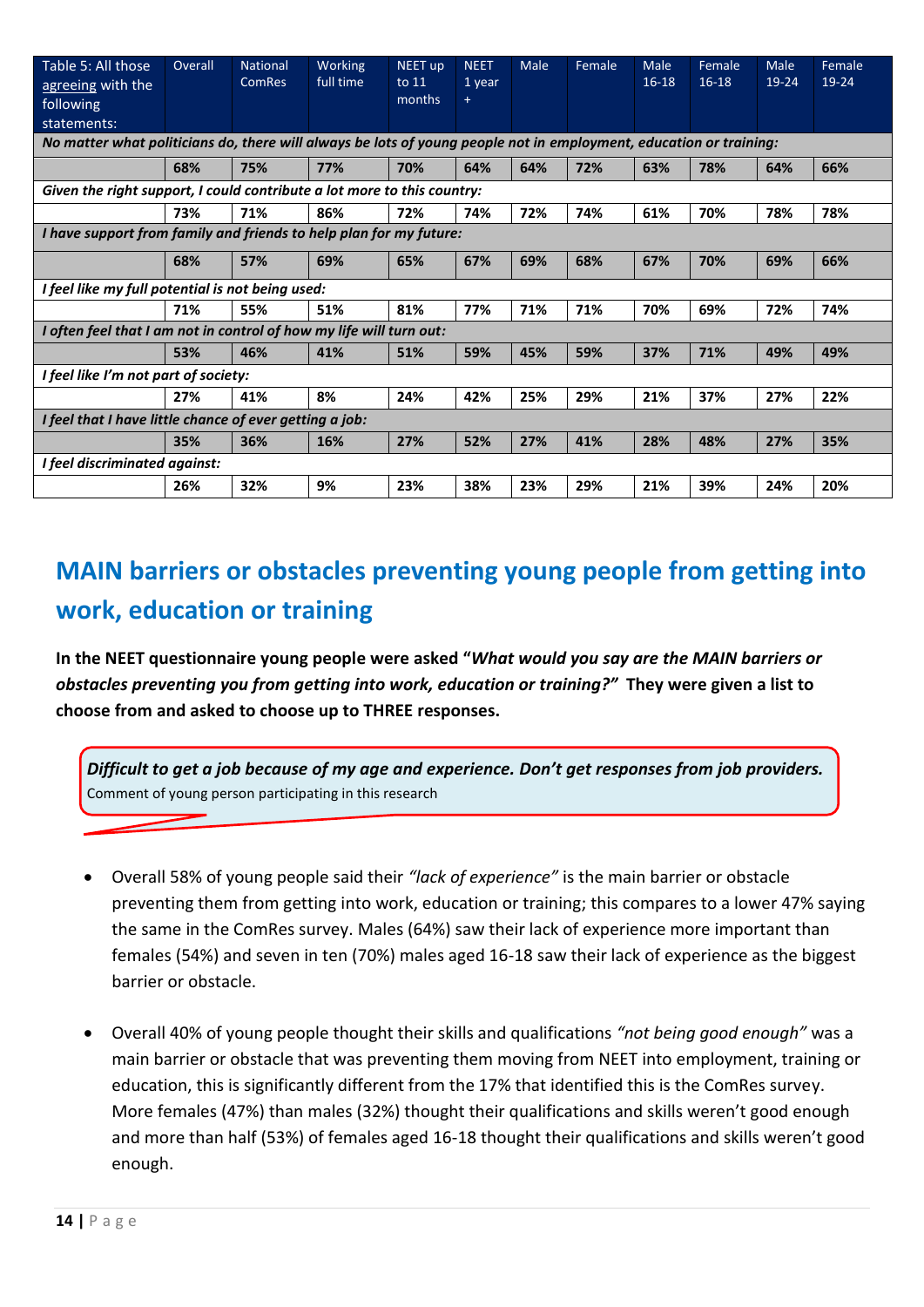*When I was NEET my confidence was at an all time low. I believe there is currently a huge stigma attached to not having a job and being on benefits, which all only adds to the feelings of hopelessness.*  Comment of young person participating in this research

- Another important barrier or obstacle was young people's lack of confidence; overall this was identified by more than one in three (35%) young people; this compares to one in four (25%) in the ComRes research. Females (39%) were more likely than males (30%) to identify lack of confidence, with older females (39%) just as likely to identify lack of confidence as younger females (39%).
- The link between lack of confidence and being NEET is something recently identified in research by the Prince's Trust (Macquarie Youth Index 2014), the research says; *"Employment status has the biggest influence on the scores, with young people who are classified as NEETs ranking the lowest in terms of how happy or confident they are in their lives". (8)*
- Overall nearly one in four (23%) of young people thought *"the lack of suitable, well paid jobs"* was a main barrier or obstacle preventing them from moving into employment, education or training, with males (30%) more likely to see this as barrier than females (17%). Nearly one in three (32%) of males aged 19-24 identified this as barrier compared to less than one in five (19%) females of the same age identifying it. Interestingly only 18% of young people NEET for a year or more saw the lack of suitable well paid jobs as being barrier or obstacle. This is perhaps suggests that this group of young people see their barriers as being more complex than just the availability of jobs, education or training.
- Overall nearly one in five (19%) saw "*financial factors"* as a main barrier or hurdle, with more than one in four (26%) of males aged 16-18 identifying financial factors.

*I want a job really badly but feel I won't get a chance because of my learning difficulties. I'm not that clever* Comment of young person

participating in this research

*Key findings were that young people didn't feel valued and believed they were discriminated against because of their learning disabilities. All young people at the workshop had a history of volunteer work or work experience placements: some had been engaging in volunteer work for almost six years and therefore had a lot of experience behind them. Despite this only one person in the group had experience of paid work.* Feedback from a NEET workshop facilitator.

 Overall about one in eight (12%) young people identified having a learning difficulty or disability as a main barrier or obstacle. The group of young people that identified this the most was those NEET a year or more with nearly one in five (19%) identifying a learning difficulty or disability. This backs up lots of national research that shows young people with a learning difficulty or disability are more likely to be NEET and NEET for longer than the national average.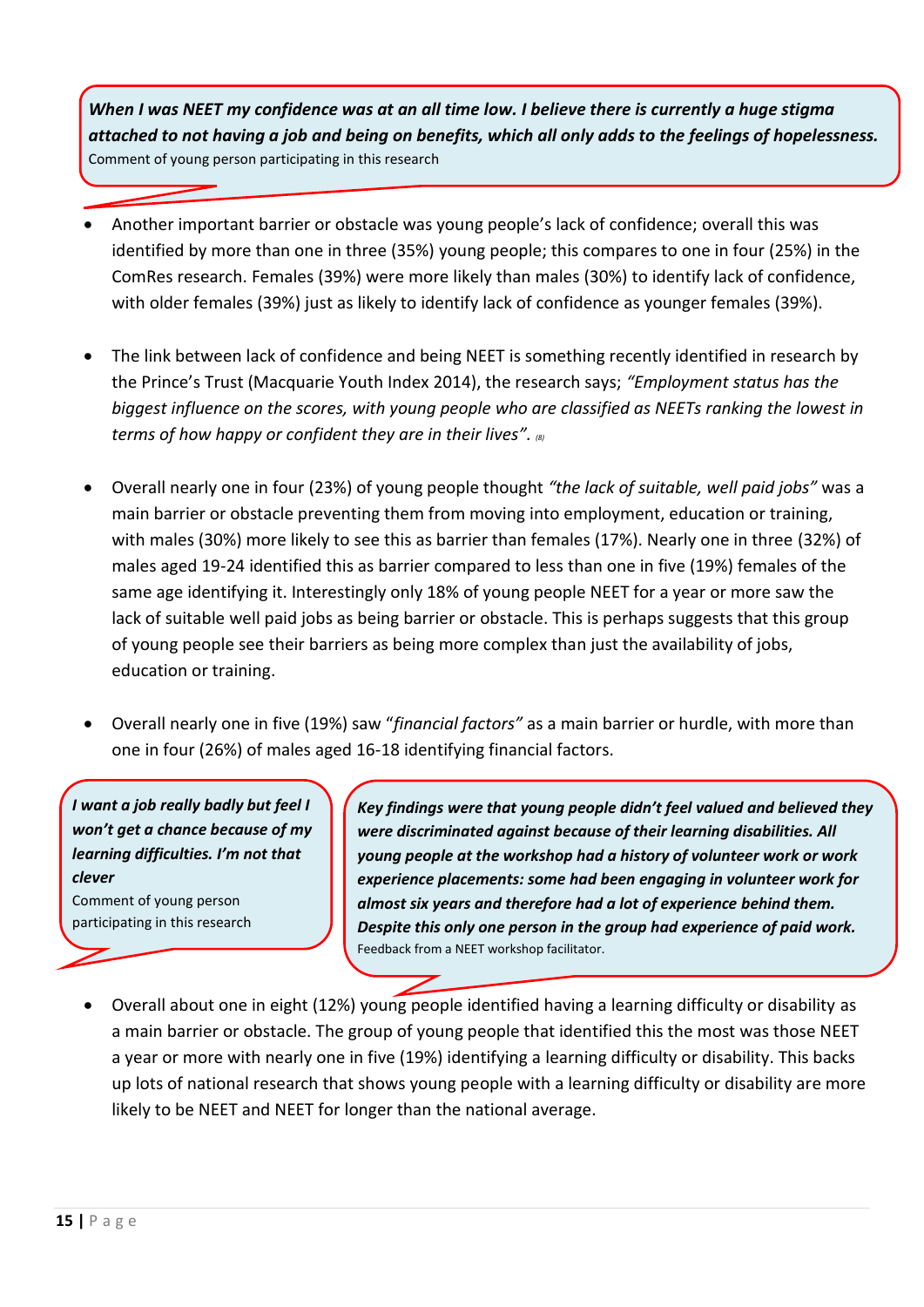*(The) world is built around people who do not suffer from physical /mental disability.* Young person participating in a NEET workshop

- Overall about one in ten (9%) of young people identified having a mental health condition as a barrier or obstacle, with females nearly three times as likely (13%) to identify mental health than males (5%). As previously discussed, overall nearly a third (29%) of young people identified depression as an effect of being NEET, this is much higher than the 9% identifying *"I have a mental health condition – e.g. depression"* in this question. One explanation of this may be that as soon as the phrase *"mental health condition"* is attached to depression then young people are worried about identifying with it.
- Overall just under one in ten (9%) of young people identified prejudice or discrimination as a main barrier preventing them from getting into work, education or training; this compares to about one in thirty three (3%) in the ComRes research. A significant larger figure, more than one in five (21%) of young people NEET for a year or more saw prejudice or discrimination as a main barrier.
- A recent survey by Time to Change  $\Theta$  showed that 27% of young people with mental health problems under the age of 25 say that the discrimination they face as a result has also made them give up on their life's ambition.

| Table 6: What would you say are the<br><b>MAIN barriers or obstacles</b><br>preventing you from getting into<br>work, education or training? Please<br>select up to THREE responses. | Overall | National<br><b>ComRes</b> | NEET up<br>to 11<br>months | <b>NEET</b><br>$1$ year + | Male | Female | Male<br>$16 - 18$ | Female<br>$16 - 18$ | Male<br>$19 - 24$ | Female<br>19-24 |
|--------------------------------------------------------------------------------------------------------------------------------------------------------------------------------------|---------|---------------------------|----------------------------|---------------------------|------|--------|-------------------|---------------------|-------------------|-----------------|
| My lack of experience                                                                                                                                                                | 58%     | 47%                       | 58%                        | 58%                       | 64%  | 54%    | 70%               | 53%                 | 61%               | 55%             |
| My skills and qualifications<br>aren't good enough                                                                                                                                   | 40%     | 17%                       | 36%                        | 49%                       | 32%  | 47%    | 40%               | 53%                 | 29%               | 42%             |
| I lack confidence                                                                                                                                                                    | 35%     | 25%                       | 31%                        | 36%                       | 30%  | 39%    | 33%               | 39%                 | 28%               | 39%             |
| The lack of suitable well paid<br>jobs.                                                                                                                                              | 23%     | 28%                       | 28%                        | 18%                       | 30%  | 17%    | 28%               | 16%                 | 32%               | 19%             |
| Financial factors $-$ e.g. cost of<br>transport, clothes and<br>childcare                                                                                                            | 19%     | 13%                       | 20%                        | 17%                       | 19%  | 19%    | 26%               | 19%                 | 16%               | 20%             |
| I don't know how to prepare for<br>a job or qualification.                                                                                                                           | 12%     | 8%                        | 10%                        | 13%                       | 11%  | 12%    | 16%               | 13%                 | 9%                | 11%             |
| I have a learning difficulty or<br>disability                                                                                                                                        | 12%     |                           | 12%                        | 19%                       | 14%  | 10%    | 16%               | 4%                  | 13%               | 15%             |
| I have a mental health condition<br>$-e.g.$ depression                                                                                                                               | 9%      | 15%                       | 9%                         | 11%                       | 5%   | 13%    | 7%                | 12%                 | 4%                | 14%             |
| <b>Prejudice or discrimination</b>                                                                                                                                                   | 9%      | 3%                        | 9%                         | 21%                       | 7%   | 10%    | 0%                | 18%                 | 11%               | 3%              |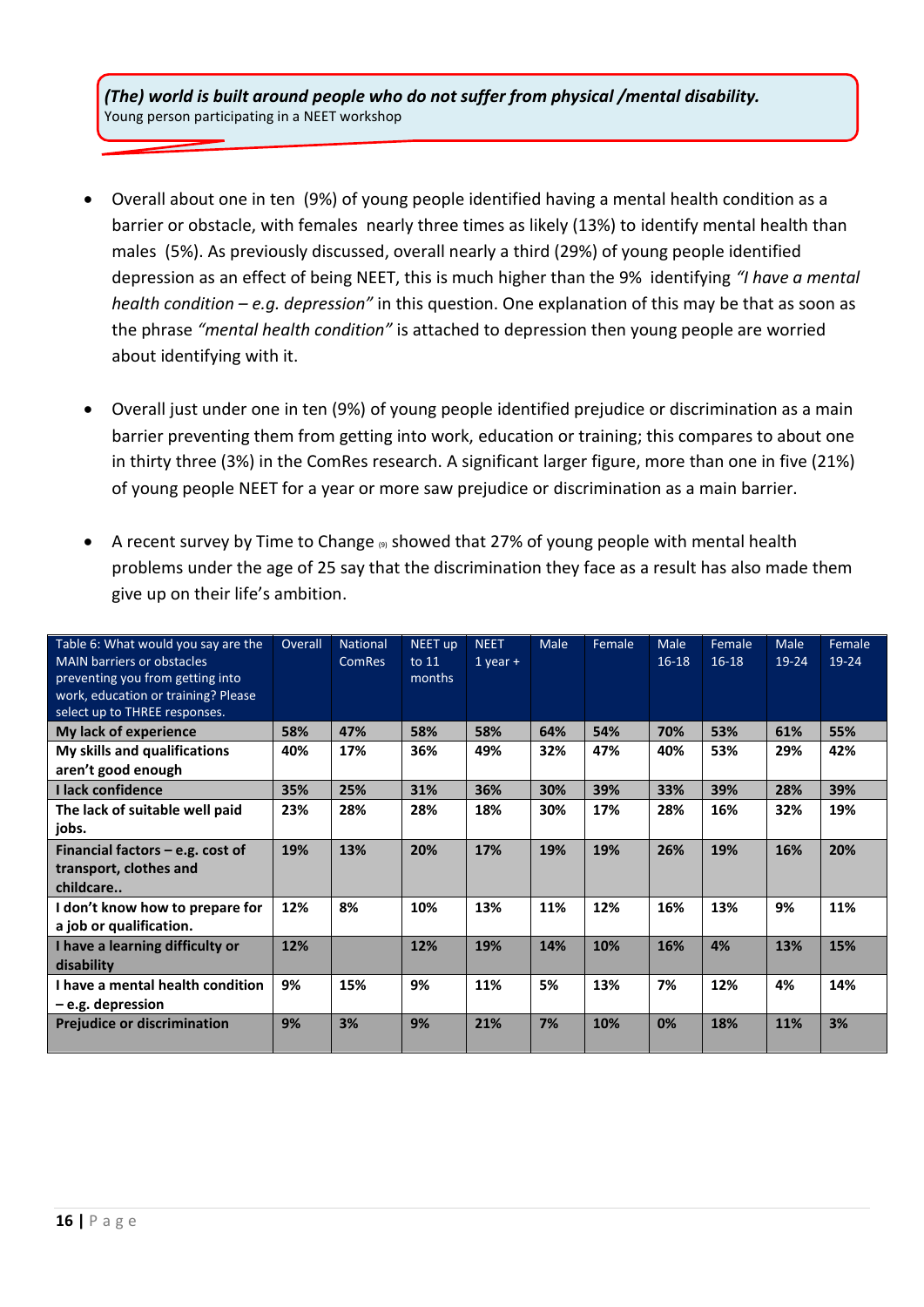# **Which of the following do you think would help you get into work or education?**

**In the NEET questionnaire young people were given a list of different types of support and were asked**  *"Which of the following, if any, do you think would help you get in to work, education or training?"***. They were asked to identify ALL the types of support that they felt might help.**

- Overall more than four in ten (44%) of young people when asked what they thought *"would help you get work, education or training"* said they thought *"advice about applying for jobs"* was the thing that would help the most. More than half (52%) of young people NEET for a year or more agreed with this, as did nearly half (49%) of females aged 16-18. These figures compare with a much lower 29% of young people saying the same in the national ComRes research.
- Overall nearly four in ten (39%) young people thought *"better English, maths or computer skills"* would help them get into work or education; this is significantly higher than the ComRes survey where only about one in eight (12%) of young people said this. In this survey more than half of females (51%) aged 16-18 thought better English, maths or computer skills would help them as did 44% of young people NEET for a year or more.
- As previously discussed, overall more than a third (35%) of young people saw their lack of confidence as a main barrier or obstacle preventing them from moving into employment, training or education. It is therefore not surprising that nearly four in ten young people thought *"boosting my self confidence"* was an important way in helping them gets into work or education. More than half of young people (53%) of young people NEET for a year or more thought *"boosting my self confidence"* would help them move into employment or education, 49% of females aged 16-18 felt the same.
- As well as increasing self confidence, *"boosting my motivation"* was also seen by young people as an important step in helping them move into employment or education with nearly one in three (31%) identifying this. The two groups of young people that felt they needed the most support in boosting their motivation were males and females aged 16-18, with 43% of both these groups identifying support needs around increasing their motivation.
- Overall nearly one in three (31%) of young people thought *"Clear information about education and training opportunities"* would help them get into work or education, this is higher than the ComRes survey that showed 23% of young people saying this. In this survey 27% of males thought this would help compared to 35% of females.
- Overall one in five (20%) of young people thought *"Guarantee of not losing benefits"* was important in helping the move into employment or education, this is exactly the same figure in the ComRes survey.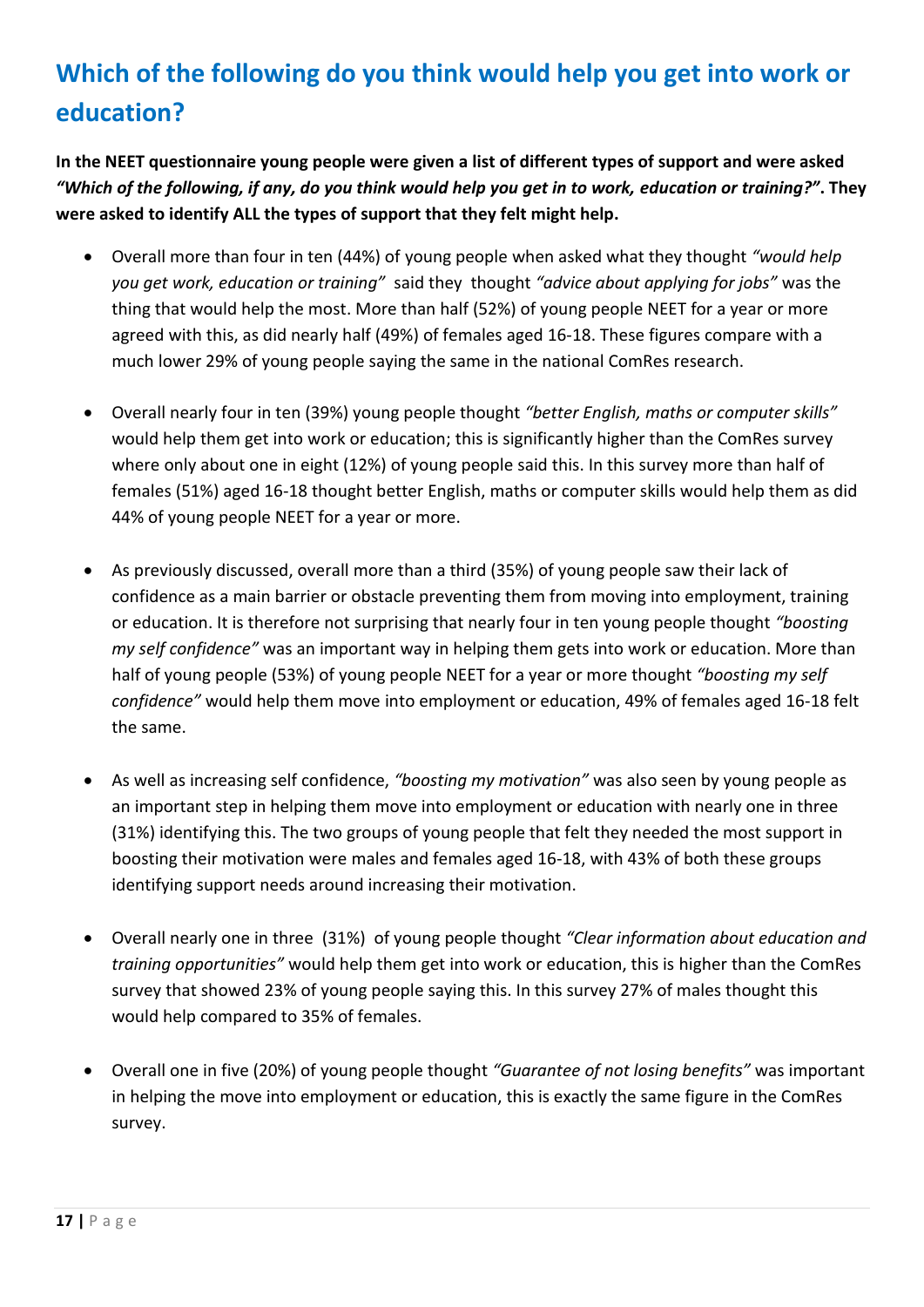| Table 7: Which of the following, if<br>any, do you think would help you<br>get into work or education? Please<br>select ALL that apply | Overall | <b>National</b><br><b>ComRes</b> | NEET up<br>to $11$<br>months | <b>NEET</b><br>$1$ year + | Male | Female | Male<br>$16-18$ | Female<br>$16 - 18$ | <b>Male</b><br>$19 - 24$ | Female<br>19-24 |
|----------------------------------------------------------------------------------------------------------------------------------------|---------|----------------------------------|------------------------------|---------------------------|------|--------|-----------------|---------------------|--------------------------|-----------------|
| Advice about applying for jobs                                                                                                         | 44%     | 29%                              | 43%                          | 52%                       | 42%  | 46%    | 33%             | 49%                 | 45%                      | 43%             |
| <b>Better English, maths or</b><br>computer skills                                                                                     | 39%     | 12%                              | 35%                          | 44%                       | 34%  | 43%    | 43%             | 51%                 | 30%                      | 37%             |
| <b>Boosting my self confidence</b>                                                                                                     | 39%     | 46%                              | 32%                          | 53%                       | 35%  | 39%    | 33%             | 43%                 | 33%                      | 37%             |
| <b>Boosting my motivation</b>                                                                                                          | 31%     | 36%                              | 31%                          | 37%                       | 30%  | 33%    | 43%             | 43%                 | 24%                      | 23%             |
| <b>Clear information about</b><br>education and training<br>opportunities.                                                             | 31%     | 23%                              | 28%                          | 32%                       | 27%  | 35%    | 27%             | 35%                 | 27%                      | 35%             |
| <b>Guarantee of not losing benefits</b>                                                                                                | 20%     | 20%                              | 24%                          | 24%                       | 21%  | 19%    | 25%             | 14%                 | 20%                      | 23%             |

# **What are the best initiatives to help young people get a job or find appropriate training?**

**In the NEET questionnaire young people were asked,** *"Politicians often come up with ideas to help people like you get a job or find appropriate education and training. Which of these ideas do you think would help the most?"* **Young people were asked to identify only ONE of the initiatives.**

- In this survey nearly half (48%) of young people identified *"a job or training guarantee"*. More than half (55%) of young people NEET for less than a year identified a job or training guarantee which is significantly higher than the 38% of young people NEET for a year or more who identified it. This may be explained by young people who are NEET for a year a more seeing the support needs as being more complex than being offered a job or training guarantee.
- Financial support in helping to get to college, training or work was seen by young people as the second most important initiative in helping young people find employment, education or training. Overall 16% of young people thought *"financial support"* was the most important initiative, this is nearly the same as the 17% that thought the same in the ComRes survey. Nearly one in four (24%) of females aged 16-18 saw financial support as the best initiative.
- 15% of males aged 16-18 saw *"personal mentoring or goal setting"* as the best initiative; this compares to less than half the amount (6%) of females aged 16-18 thinking the same.
- One in ten (10%) of young people NEET for a year or more thought *"Local college or employer open days aimed at people like me"* was the best initiative, this is more than double the 4% of young people NEET for a less than a year thinking the same.
- An important part of the current Government's strategy in getting more people into work is through reductions in benefits in the belief that this will increase people's motivation in finding work. This survey found that only 1% of young people thought this was the best initiative to help young people into work, training or education.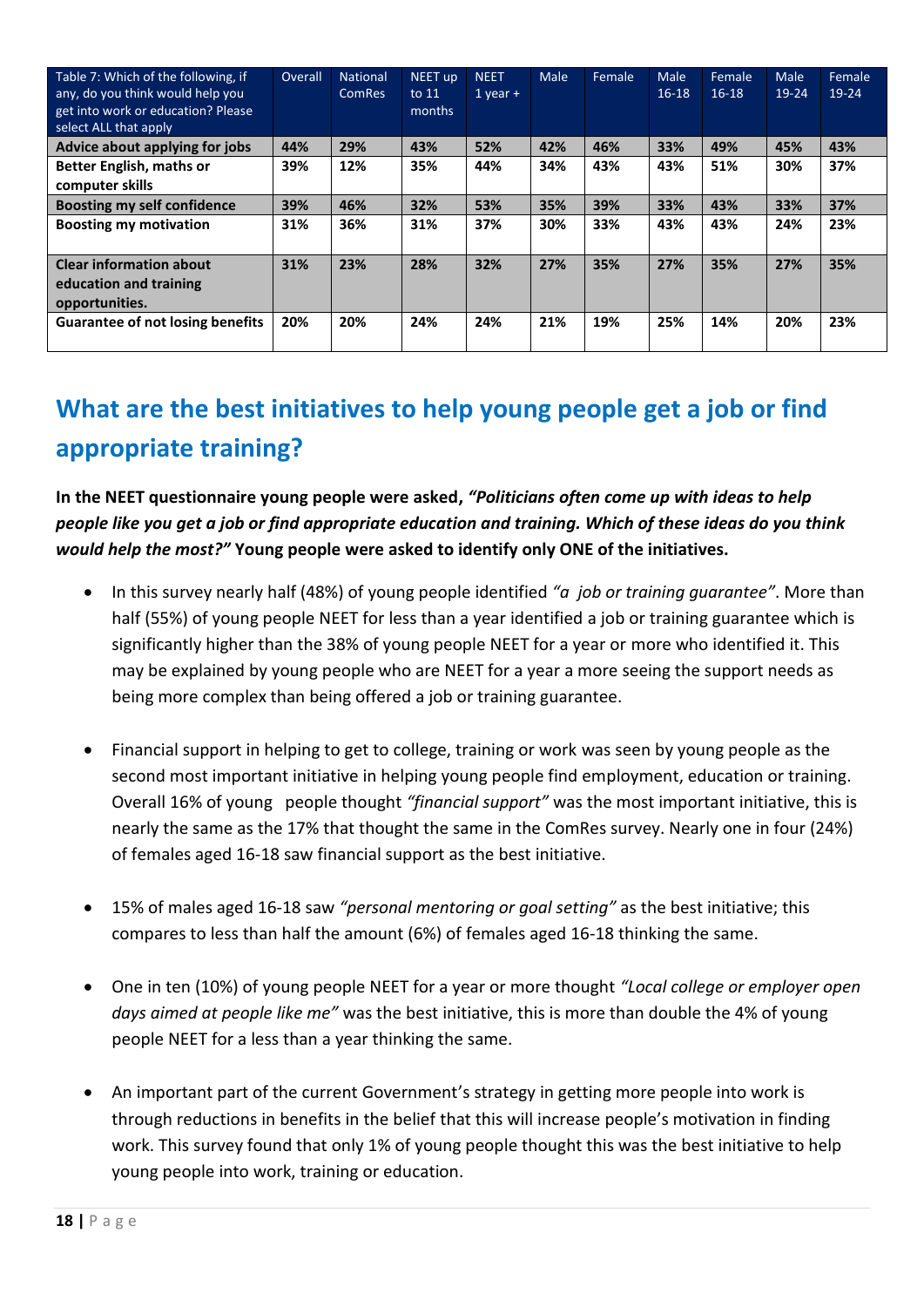| Table 8: What are the best<br>Initiatives to help young people get<br>a job or find appropriate education<br>or training | Overall | <b>National</b><br><b>ComRes</b> | NEET up<br>to $11$<br>months | <b>NEET</b><br>$1$ year $+$ | <b>Male</b> | Female | Male<br>$16-18$ | Female<br>$16 - 18$ | Male<br>$19 - 24$ | Female<br>$19 - 24$ |
|--------------------------------------------------------------------------------------------------------------------------|---------|----------------------------------|------------------------------|-----------------------------|-------------|--------|-----------------|---------------------|-------------------|---------------------|
| A job or training guarantee                                                                                              | 48%     | 38%                              | 55%                          | 38%                         | 52%         | 44%    | 37%             | 41%                 | 58%               | 47%                 |
| Financial support (e.g. to get to<br>college or work)                                                                    | 16%     | 17%                              | 14%                          | 17%                         | 14%         | 17%    | 17%             | 24%                 | 13%               | 11%                 |
| Individual careers or education<br>advice                                                                                | 7%      | 10%                              | 4%                           | 8%                          | 6%          | 7%     | 3%              | 8%                  | 8%                | 7%                  |
| Basic classes in reading, writing,<br>maths and computer skills                                                          | 7%      | 2%                               | 6%                           | 10%                         | 5%          | 8%     | 5%              | 6%                  | 4%                | 10%                 |
| Personal mentoring or goal<br>setting                                                                                    | 6%      | 7%                               | 5%                           | 9%                          | 7%          | 6%     | 15%             | 6%                  | 3%                | 6%                  |
| Local college or employer open<br>days aimed at people like me                                                           | 6%      | 5%                               | 4%                           | 10%                         | 5%          | 8%     | 7%              | 6%                  | 3%                | 9%                  |
| Reducing my benefit payments<br>so that I have greater incentive<br>to work.                                             | 1%      | 1%                               | 1%                           | 1%                          | 1%          | 1%     | 0%              | 1%                  | 2%                | 0%                  |

### **Do you intend to vote in the next General Election in 2015?**

- The number of young people that vote at General Elections has been declining for many years, the percentage of young people aged 18-24 that voted at the last General Election in 2010 was 44%, this compares to more than two thirds of people aged 65 and over voting at the 2010 election.
- In this survey less than a third (31%) of young people said they intended to vote at the next General Election which is significantly lower than half of young people (50%) that said they intended to vote in the ComRes survey.
- Interestingly nearly half (46%) of young people working full time said they intended to vote at the next General Election, this is double the amount (22%) of young people NEET for a year or more intending to vote at the next General Election.

| Table 9: Do you<br>intend to vote in the<br>next General<br>Election in 2015? | Overall | <b>National</b><br><b>ComRes</b> | Working<br>full time | <b>NEET</b><br>up to<br>11<br>months | <b>NEET 1</b><br>vear + | Male | Female | Male<br>$16-$<br>18 | Female<br>$16-18$ | Male<br>$19 - 24$ | Female<br>$20 - 24$ |
|-------------------------------------------------------------------------------|---------|----------------------------------|----------------------|--------------------------------------|-------------------------|------|--------|---------------------|-------------------|-------------------|---------------------|
| Yes                                                                           | 31%     | 50%                              | 46%                  | 29%                                  | 22%                     | 34%  | 28%    | 37%                 | 17%               | 34%               | 38%                 |
| <b>No</b>                                                                     | 42%     | 25%                              | 26%                  | 47%                                  | 40%                     | 46%  | 38%    | 39%                 | 45%               | 48%               | 33%                 |
| Don't know                                                                    | 28%     | 23%                              | 29%                  | 23%                                  | 37%                     | 20%  | 34%    | 24%                 | 38%               | 18%               | 29%                 |

**Comparing the number of young people believing they will be working 12 months from now with those young people believing "I feel that I have little chance of ever getting a job.**

 These two questions have previously been discussed in this report; however it is interesting to compare the number of young people who said they expected to be working 12 months from with the number of young people that said *"I feel that I have little chance of ever getting a job".*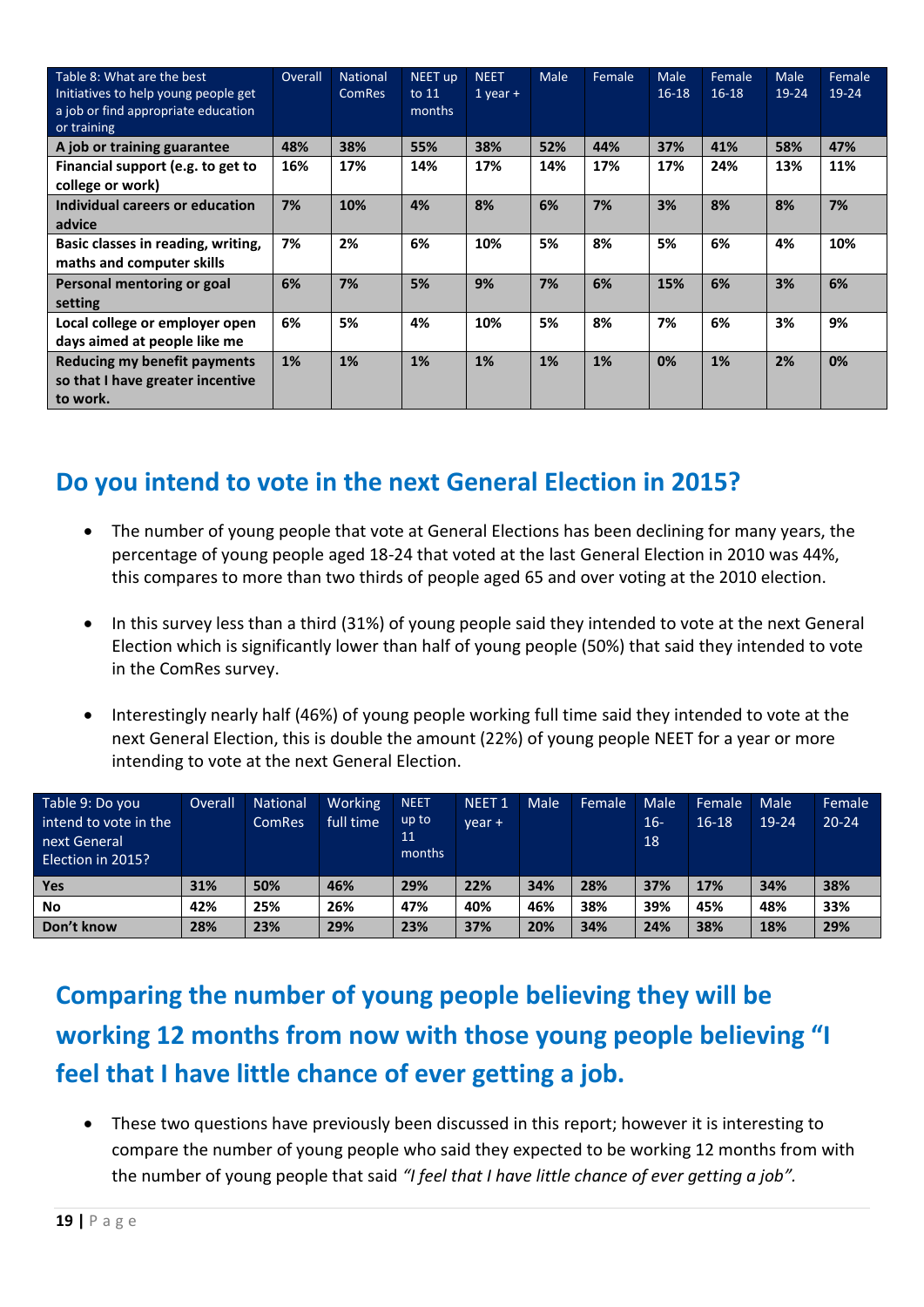Analysing young people's responses to these two questions highlights the polarisation of the NEET cohort.

- In the ComRes research overall 41% of young people felt they would be working 12 months from now and 36% felt they had little chance of ever getting a job. The total of these responses is 77% meaning that 23% of young people didn't feel that they would be working within 12 months or didn't agree that they had little chance of ever getting a job.
- For some groups of young people in this survey the results are very different, for example among young people NEET for a year or more 47% believed they would be working a year from now and 52% feeling they had little chance of ever working, these two percentages total 99%. This seems to be saying that only 1% of young people NEET for a year or more didn't think they would be working 12 months from now or didn't feel had little chance of ever getting a job. Similar patterns are seen when looking at the responses Females aged 16-18 and females overall.

| <b>Table 10: Comparisons</b>                                                                                | Overall | <b>National</b><br><b>ComRes</b> | NEET up<br>to $11$<br>months | NEET <sub>1</sub><br>$vear +$ | Male | Female | <b>Male</b><br>$16-18$ | Female<br>$16-18$ | Male<br>19-24 | Female<br>$20 - 24$ |
|-------------------------------------------------------------------------------------------------------------|---------|----------------------------------|------------------------------|-------------------------------|------|--------|------------------------|-------------------|---------------|---------------------|
| Number of young people believing that they will be working full time or part time 12 months from now        |         |                                  |                              |                               |      |        |                        |                   |               |                     |
| %                                                                                                           | 57%     | 41%                              | 65%                          | 47%                           | 62%  | 54%    | 42%                    | 42%               | 70%           | 65%                 |
| Number of young people agreeing with the statement: I feel that I have little chance of ever getting a job. |         |                                  |                              |                               |      |        |                        |                   |               |                     |
| % Agreeing                                                                                                  | 35%     | 36%                              | 27%                          | 52%                           | 27%  | 41%    | 28%                    | 48%               | 27%           | 35%                 |
| <b>Total of both responses</b>                                                                              | 92%     | 77%                              | 92%                          | 99%                           | 89%  | 95%    | 70%                    | 90%               | 97%           | 100%                |

### **Analysis of results from BME young people.**

**In this survey young people were asked to self identify their ethnicity with the question;** *"How would you describe your ethnicity?"* **Young people were not given a list to choose from but asked to record their answer. Of the 315 young people completing the survey, 293 (93%) chose to identify their ethnicity, of these 69 (24%) were identified as being from a BME background. Of all the 293 young people completing this question there were 44 different definitions given by young people to describe their ethnicity.**

- Overall 151 (51%) of young people described their ethnicity as "*White British*", 40 (14%) as "*British*" and 18 (6%) as "*White*". Looking at the different groups of BME young people the biggest group was those describing them selves as being "*Pakistani"* (20), this included "*Pakistani"* (8), *"British Pakistani"* (7), *"Pakistani British"* (3) and *"Asian Pakistani"* (2). The next biggest group was young people describing themselves as being *"Gypsy"* or *"Traveller"* (15) this category included young people who described their ethnicity as *"Gypsy"* (8), *"Traveller"* (4), *"English Gypsy"* (1) and *"Irish Traveller"* (1).
- Nearly one in four (24%) of young people taking part in this survey identified themselves as being from a BME background, this was larger than expected and may be evidence of the over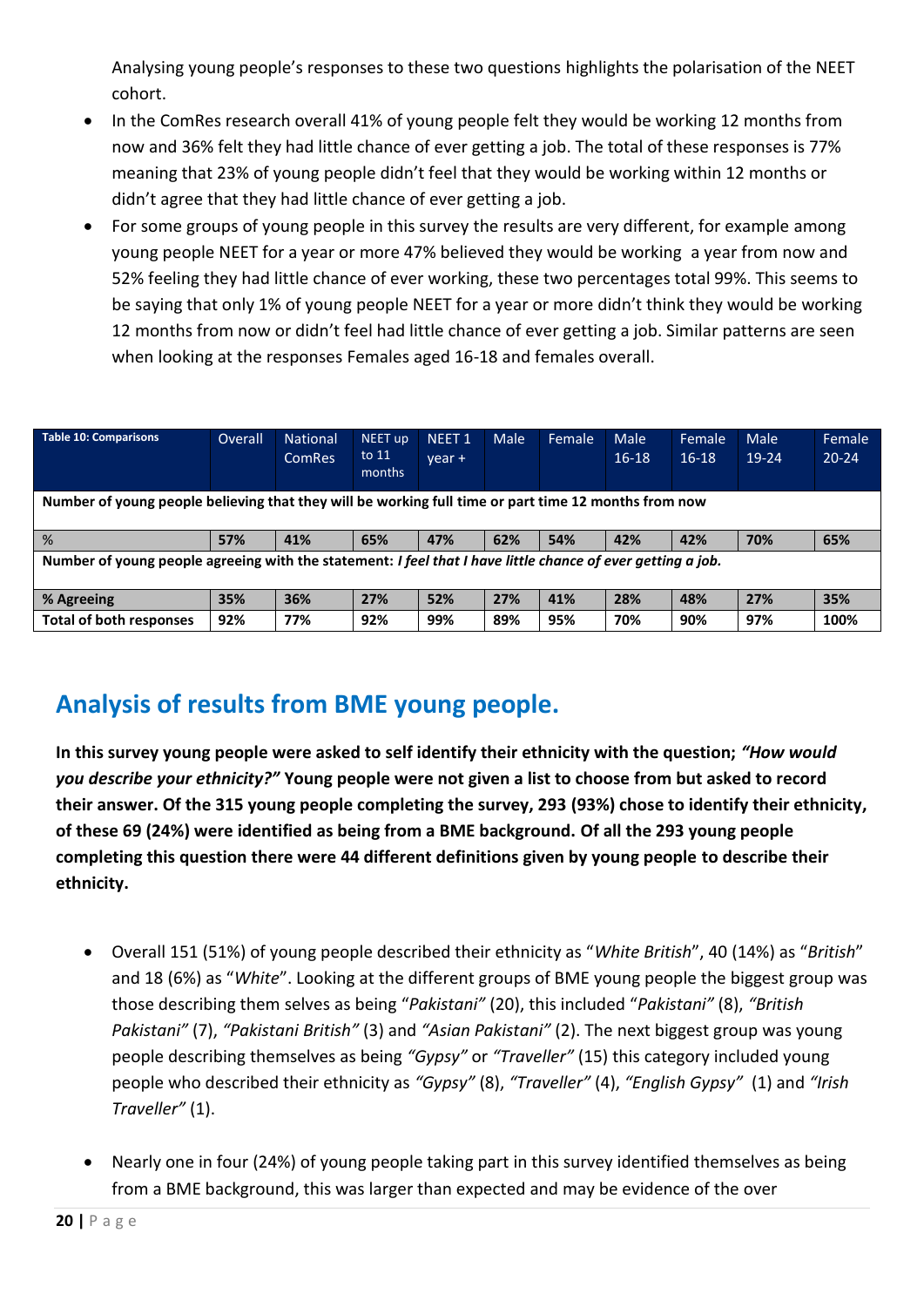representation of BME young people within the NEET cohort. This is further evidenced by the data that shows more than one in three (38%) of young people from a BME background being NEET for over three years, this compares to a much lower one in twelve (8%) of young people from a White background being NEET for three years or more.

- Young people from a BME background (72%) were more likely to be "living with parent(s)/carer(s)" than a young person from a White background (57%). A BME young person was also more likely to identify themselves as being an "*unpaid carer",* with 28% identifying this compared to a lower 9% for young people from a white background. Also one in four (25%) of young BME people said they were "*looking after a child",* this compares to a much lower 3% of White young people.
- 63% of BME young people said they were currently *looking for work*, this compares to 58% of White young people describing the same. 43% of BME young people said that they had "*never been in a paid or unpaid role",* this compares to 30% of young white people saying the same. Also more than a quarter (26%) of young BME people said they had no formal qualifications, this compares to 12% of White young people saying the same.
- 37% of BME young people expected to be working in a year's time, this compares to a much higher 64% of White young people expecting to be working. Also more than half (51%) of young BME people felt they had "*little chance of ever getting a job"*, this compares to a significantly lower 29% of White young people feeling the same. 42% of young BME people said they felt *discriminated against*, this compares to 22% of White young people saying they felt discriminated against.
- When looking at MAIN barrier or obstacles preventing them getting into work or education, one in four young BME people(25%) identified prejudice or discrimination, this compares to one in twenty (5%) of White young people. More than half (54%) of young BME people said *"my skills and qualifications aren't good enough",* this compares to 38% of young White people saying the same.
- 46% of young BME people felt *"my local community centre/community project"* was the best way of letting young people know about the support/training for NEET young people, this compares to 24% of young White people saying the same.

### **Analysis of results from young unpaid carers.**

#### **In this research young people were asked to identify if they were an** *"unpaid carer"* **and overall 46 (15%) of young people identified being an unpaid carer.**

- More than a third (36%) of unpaid carers said they had no formal qualifications; this compares to an overall 16% of young people saying they had no formal qualifications.
- More than half (52%) of young unpaid carers felt that *"boosting my self confidence"* would help them get into work or education; this compares to overall 39% of young people saying the same.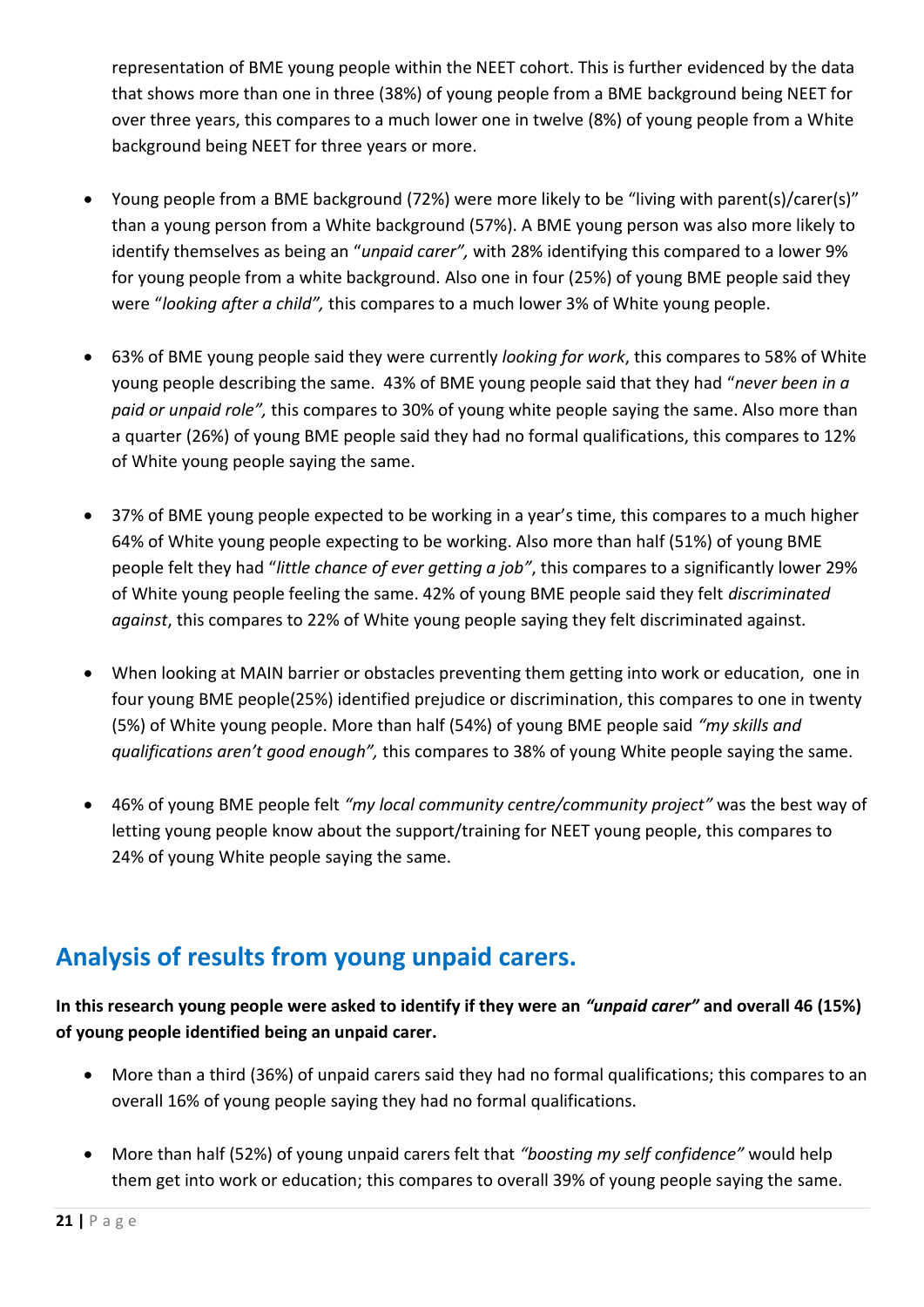- Nearly two thirds (64%) of young unpaid carers said that they *"often feel that I am not in control of how my life will turn out"*; this compares to on overall 53% of young people feeling the same.
- Nearly half (49%) of young unpaid carers said they *"feel I have little chance of ever getting a job"*; this compares to an overall figure of 35% of young people saying the same.
- 41% of young unpaid carers thought they would be working a year from now, this compares to an overall 57% of young people thinking the same.
- More than one in four (26%) of young unpaid carers said a main barrier or obstacle preventing them from getting work, education or training was that their *"family life is too demanding – caring for children or relatives"* ; this compares to an overall 7% of young people saying the same.

### **Feedback from NEET Focus Workshops**

**The NEET questionnaire used in this research was an important tool, in gathering evidence for the Young Lives NEET research project. However, as well as this questionnaire, various workshops took place across the region that focused on different aspects and consequences of being NEET. All these workshops were hosted by and delivered by third sector organisations that support and work with young people who are NEET. Below is feedback from some of these workshops, this feedback has not been analysed, it is feedback from the workshop facilitators. It was felt important to include this feedback in this report as these workshops gave young people an opportunity to expand more fully their experiences of being NEET.**

### **Experiences of young people who are NEET from the Gypsy and Traveller Communities**

The following information was feedback from a workshop in which twenty five young people from the Gypsy and Traveller community participated.

#### **Barriers:**

- All young people felt that they had all been treated unfairly at some point due to their culture/ ethnicity when seeking advice and support to become in Employment, Education or Training (EET).
- Nearly all young people said they were uncomfortable going alone to seek advice due to having previously discriminated against. Most saying they had not been given fair opportunities to access programmes or gain support because they were Gypsy/Travellers.
- Some of the young people said they had gained access/support, but felt that once their culture/ ethnicity was discovered they were treated differently and unfairly, making them feel isolated from other young people and causing them to feel uncomfortable with progressing on courses, affecting their confidence and self esteem.
- Some of the young people who were living on the roadside, which is classed as homeless, struggled to gain EET because they didn't have a permanent address they could use apart from Leeds Gate's address. This was frowned upon or appeared suspicious to agencies/organisations as they felt these young people could not give a home address.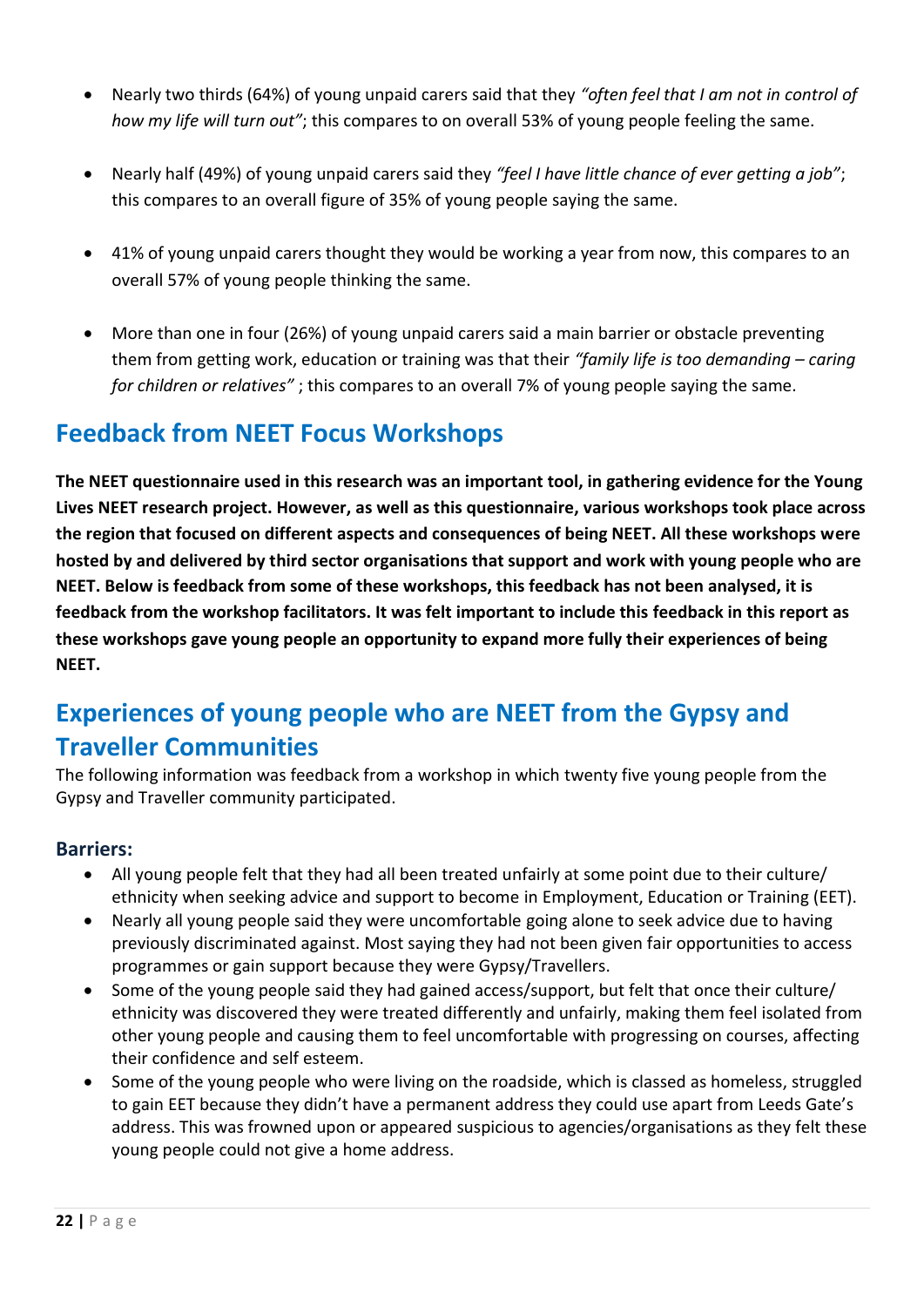- All except one young person wanted to be EET. The young person who didn't, felt they were too afraid to do it and felt they would fail, because they had very low esteem and wouldn't be able to cope, after being constantly knocked back.
- They decided easier access to volunteer opportunities and work experience would help them feel more confident when entering employment, education or training as would more courses that support young people to enter EET, as well as help improve confidence, self –esteem and functional skills that are all relevant to progression.

# **Experiences of young people who are NEET and have learning disabilities**

The following information was feedback from a workshop in which 12 young people who were NEET and had learning disabilities participated in.

- Key findings were that young people didn't feel valued and believed they were discriminated against because of their learning disabilities. All young people present at the workshop had a history of volunteer work or work experience placements; some had been engaging in volunteer work for almost six years and therefore had a lot of experience behind them. Despite this only one young person in the group had experience of paid work which lasted for a period of two months before being made redundant.
- Some young people stated that they felt that employers were too scared to give them a job because employers saw them as weak and someone who couldn't do the job properly or safely. Some young people identified that they need more support than others and this impacts on their getting paid work as employers don't understand.
- Young people felt that people did not understand them, their need or their abilities. One young person commented on how organisations, employers and education providers do not listen to the wants and needs of people with learning disabilities. One young person had expressed how they were forced to undertake literacy and numeracy at college, despite their original application being for health and social care.
- Young people expressed that they feel angry that they are treated differently. What was interesting was that many expressed they felt 'jealous' of other young people who had a paid job because they felt they could do the job just as well, if not better if they were given a chance.
- Other emotions felt were 'isolation, frustration, sadness, boredom; embarrassment, worthlessness, tiredness'. Some expressed that they thought others saw them as 'lazy' and this made them feel 'stressed' on occasion.
- Young people largely felt that more provision was needed for young people, specifically specialist targeted services for young people with learning disabilities. Young people expressed that they wanted more training for professionals and employers who could work with people with learning disabilities.

Some young people expressed that they needed to improve their own confidence and that this could be done through the improvement of skills and qualifications and taking up leisure activities.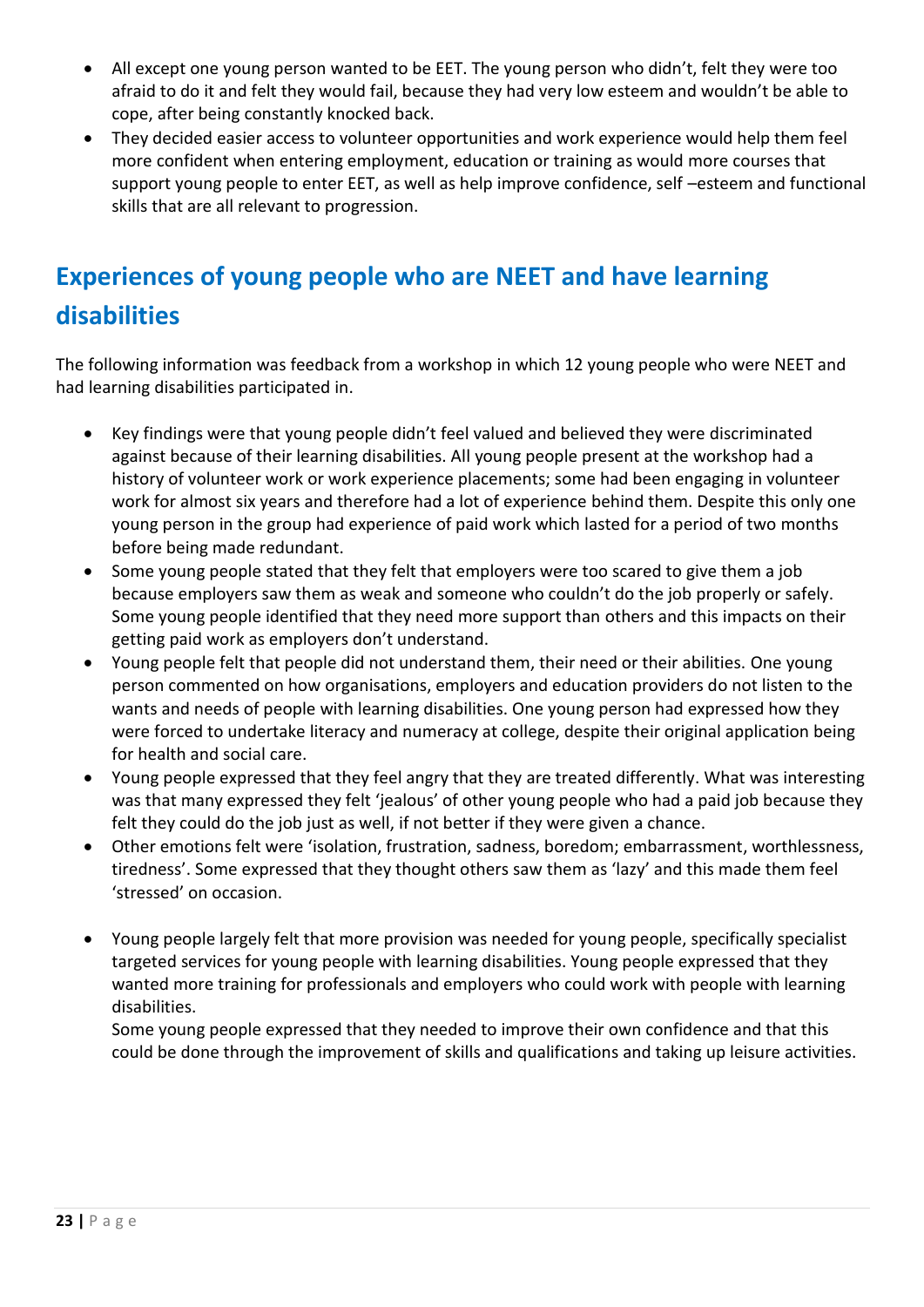### **Experiences of young people who are NEET and dealing with mental health issues**

The following information was feedback from a workshop that 12 young people who were NEET and were dealing with mental health issues participated in.

- Mental health lack of self-visual/ confidence/ self-esteem, can have not just a psychological effect but also emotional/physical, intellectual and social damage leading to issues such as insomnia and anxiety attacks. Leading to being alone.
- Being NEET can be difficult to write on a CV and also unsure whether to include disabilities.
- When NEET job centres can offer inappropriate courses to young people, and if the course is not attended benefits cut. Leaving a young person not feeling great.
- Mental and physical illness could make someone isolate themselves from others
- Sick notes, in and out of doctors, you need to explain to a government doctor this invades young person privacy.
- People are more judgemental on young people who have an unseen disability
- If you have gaps in your CV, employers will question this and you then have to confirm your illness, then you will be judged and not get the job.
- Having somewhere to go can help how you are feeling
- Confidentiality needed for people with issues and problems
- Young people need tailored support to help them back into work
- Support with reading, learning to read and reading forms, may be needed. A support worker could help.

#### **Third Sector organisations that took part in this research**

This research would like to acknowledge and thank the following third sector organisations for their help and support in undertaking this research:

- Aspire 2 be.
- Barca- Leeds.
- **•** Bradford Youth Development Partnership.
- Brathay Trust.
- Brick House Youth Club.
- Carers Resource, Shipley.
- First Floor.
- FLAGSHIP.
- $\bullet$  Igen.
- Learning Partnerships.
- Leeds Gate.
- Mencap, Inspire Me.
- Next Generation
- Princes Trust
- Renew.
- Ryecroft Youth Club.
- Saint Georges.
- Sandale / Fagley Community Centre, Bradford.
- St Giles Trust.